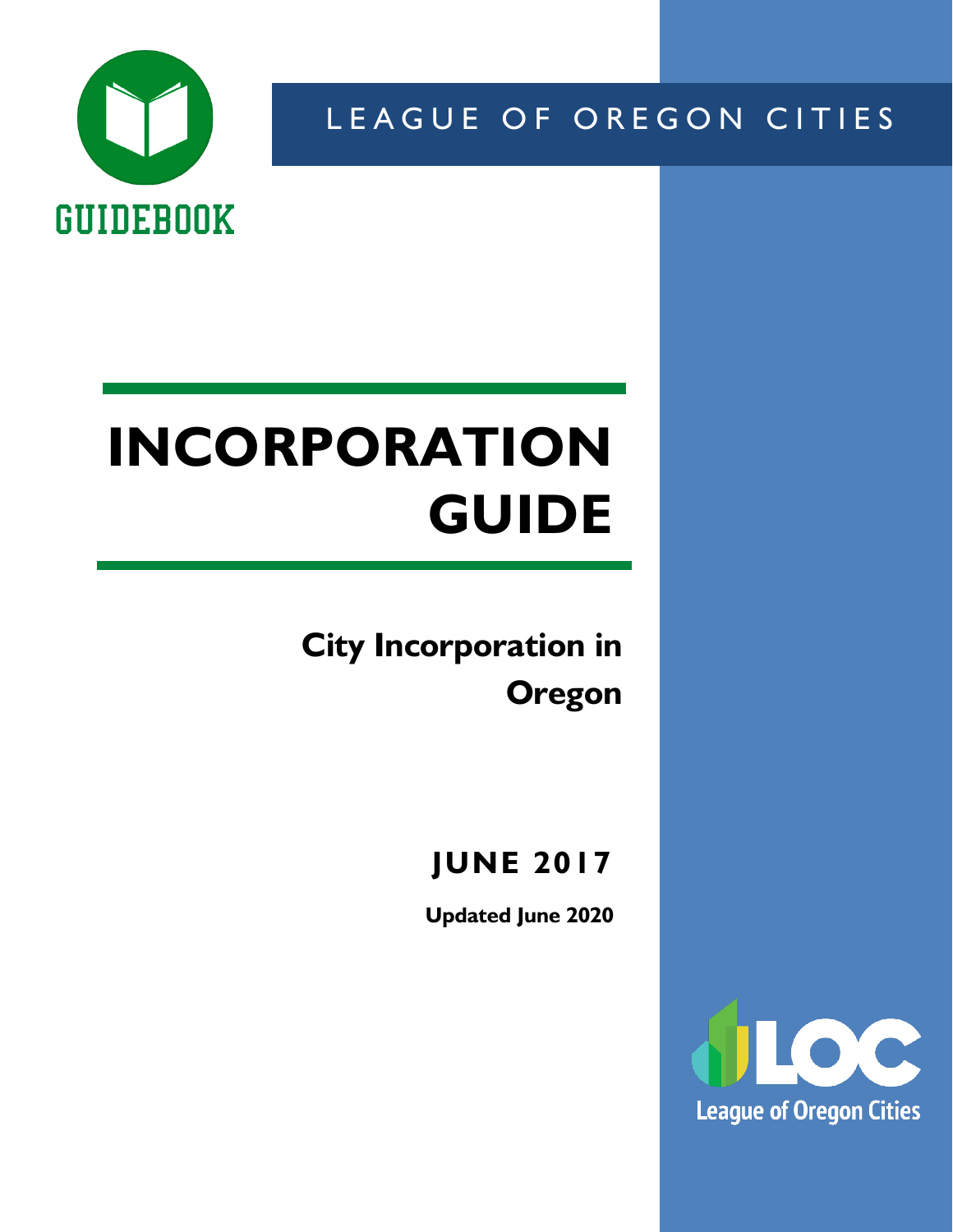## **TABLE OF CONTENTS**

| <b>CHAPTERS</b> |  |
|-----------------|--|
|                 |  |
|                 |  |
| 3               |  |
|                 |  |
|                 |  |
|                 |  |
|                 |  |
|                 |  |
|                 |  |
|                 |  |

## **APPENDICES**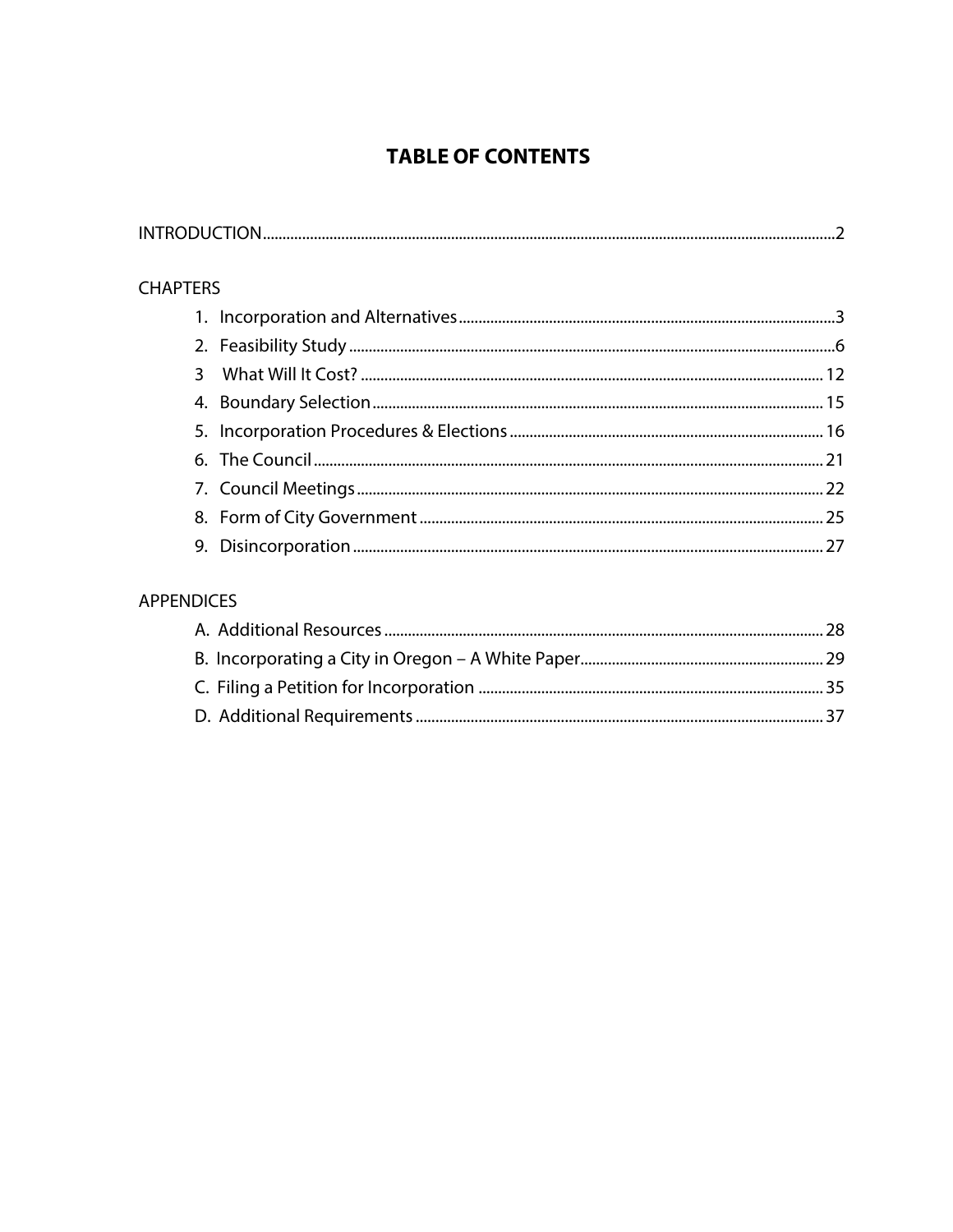#### **INTRODUCTION**

This guide is designed for use by citizens in unincorporated areas who believe the needs or circumstances of their area have changed in such a way that county government alone is no longer able to respond adequately to local needs or conditions. The guide is designed to help those residents define the unique circumstances or needs of their area and match those needs or conditions with a wide range of possible governmental forms, ranging from creation of a new city to just becoming a stronger advocate for the area's needs with county government. There is no intention to suggest one form of government over another. In fact, residents should consider incorporation as the most extreme response to their needs – to be considered only if the other alternatives available to them prove insufficient in meeting local needs or desires. Generally, incorporation is most appropriate when the needs and desires of residents in the area are for a full range of governmental services, or there is strong desire for local control which can only be met by becoming a city. Short of those unique characteristics, there are a number of other alternatives available to area residents that may actually serve local needs better than becoming a city.

This guide first outlines briefly the various forms of local government available to solve problems that may be encountered in unincorporated areas. Next, it suggests methods for measuring needs, citizens' desires and potential future development of the area in question, by relying on extensive assistance of area residents. This process can help determine whether the area's needs are limited and can be satisfied by county government, by a single purpose district, or if there are a broad range of services needed that may require incorporation.

If incorporation appears to be the answer, the guide further defines the process to be followed for incorporating a city.

Finally, assistance and information may be available from state and local agencies to help area residents address their needs.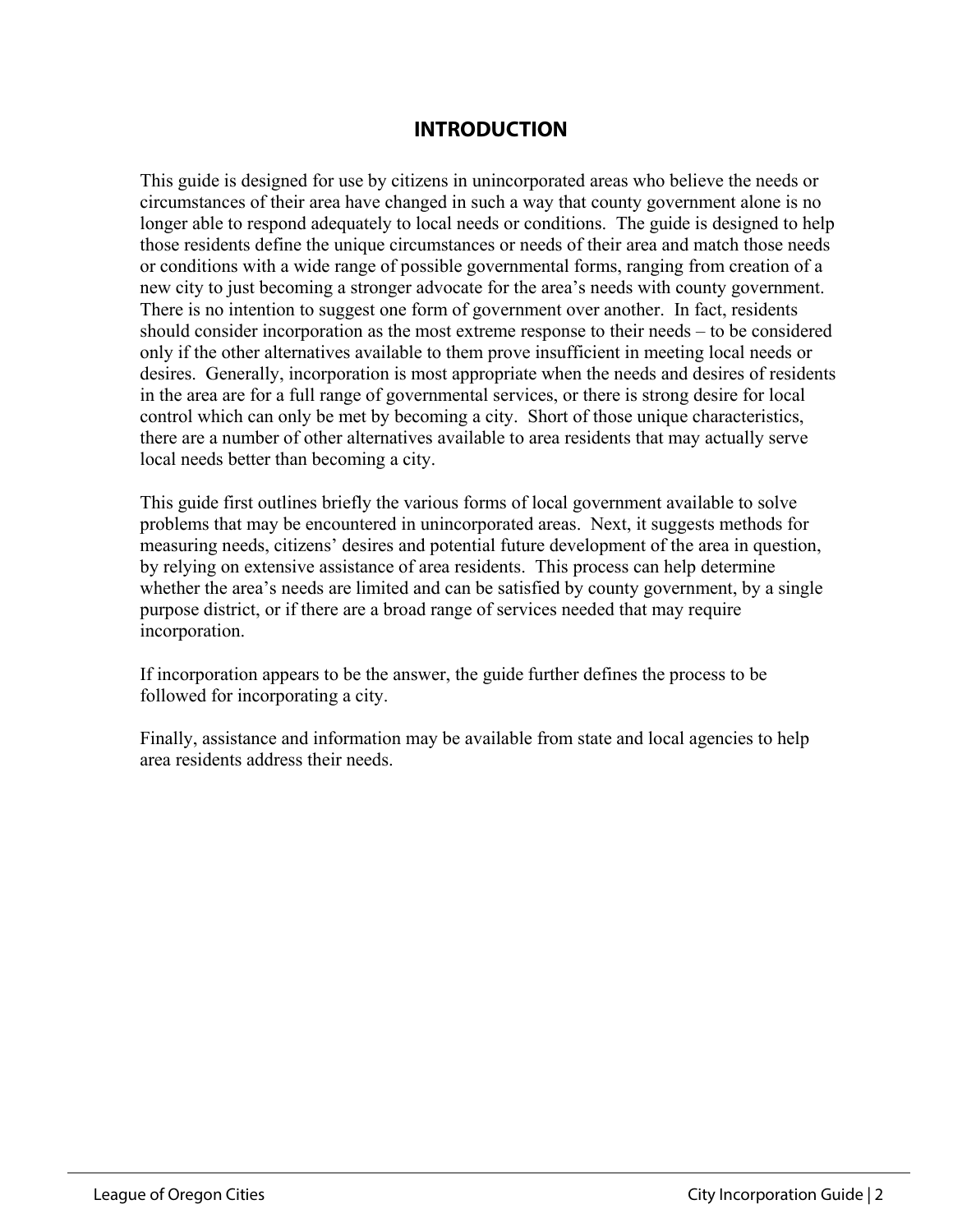## **INCORPORATION AND ALTERNATIVES**

Incorporation gives residents greater control over local affairs and provides a financing and delivery device for urban services. However, becoming a city can also cause fundamental changes in the social character of a community. Becoming a city can create social strains, particularly in smaller communities, even while important service needs are met. Some alternatives to becoming a city are outlined below. They may require no governmental change or the creation of special districts to meet specific service needs.

#### **Ask the County for Help**

The county may be able to respond to your area's needs. The key to that response may be better communication of your needs to county officials. Elected county officials have regularly scheduled open meetings and office hours. In addition to local procedures to seek your involvement, local governments are required by many state and federal laws to provide full opportunity for citizen involvement. The opportunity for seeking assistance is there.

#### **County Service Districts**

The county may not be able to respond directly, but may offer to participate with the unincorporated community in the formation of a county service district. Some counties, as a matter of policy, have chosen not to create county service districts. The county board's position should be determined before proceeding.

County service districts may provide one or more of the following services: comprehensive planning; sewage facilities; drainage works; street lighting; public parks and recreation services; diking and flood control; water supply; solid waste disposal (except in Clackamas, Multnomah and Washington counties); agricultural educational extension services; animal control; and emergency medical services. The following additional services may be established: fire prevention and protection; enhanced law enforcement services; hospital and ambulance services; library services; vector control; cemetery maintenance; roads; and weather modification. Additional functions from the list may be added after the initial formation by vote.

Actual districts vary in size from neighborhood to countywide service areas. They offer a similar range of functions.

The county board always functions as the governing board of a county service district. They are responsible for all of its operations. Many counties appoint an area advisory committee, although the law does not require one.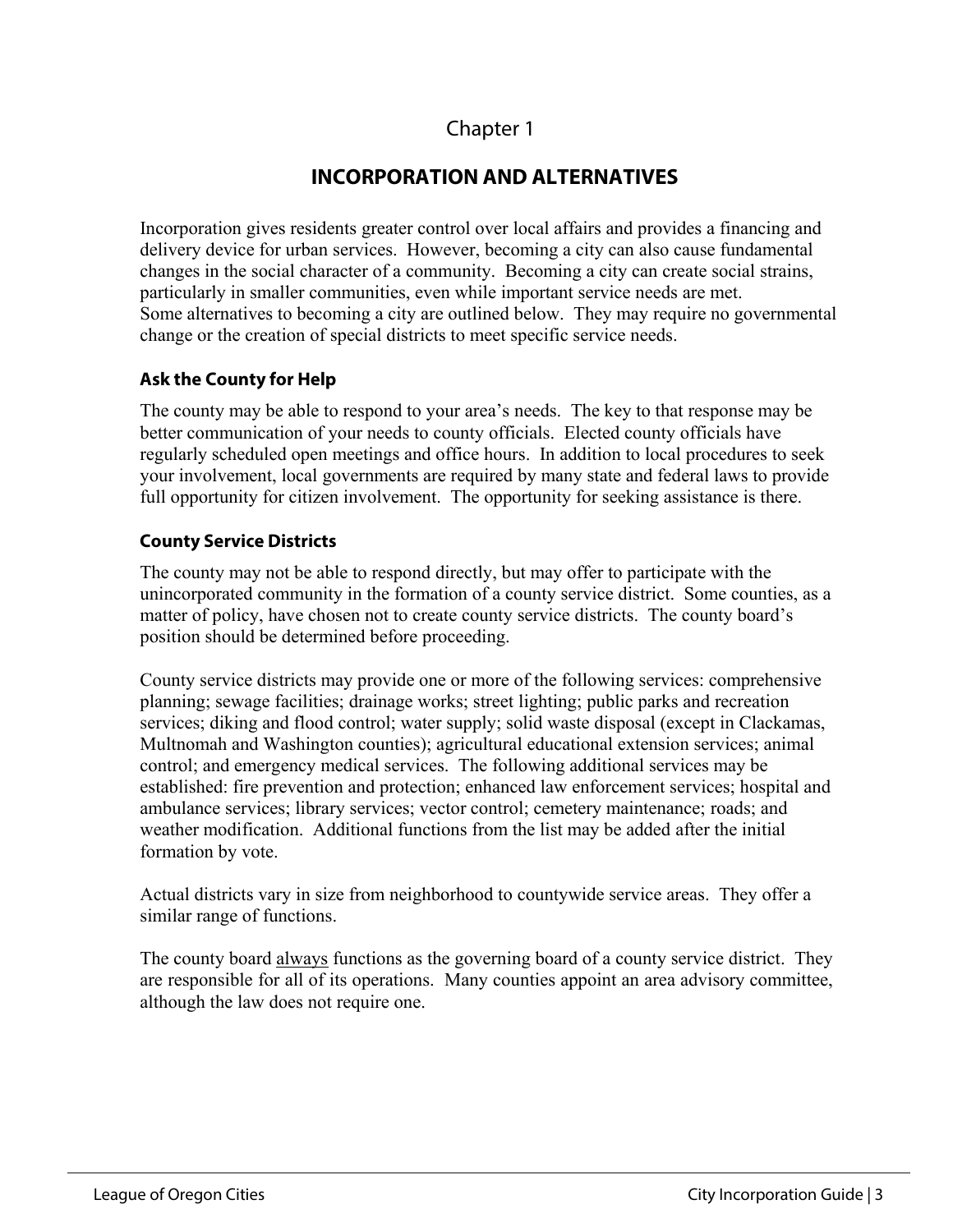A county service district may be initiated by the county or by initiative petition. The petition must be signed by 15 percent or 100 registered voters in the proposed district, whichever number is greater.

Unlike proposed cities, county service districts may be disapproved by the county if it determines no benefit would result. Economic, demographic and social trends and projections, past and predicted physical development of land, and compliance with state land use goals and laws must be considered in determining benefit. An election to form a county service district is not automatic.

County service districts have the authority to issue bonds and to raise money through district property taxes, property assessments, service or user charges, and connection charges. The manner of financing construction, maintenance and operation of the services is subject to referendum by 10 percent of the voters in the district. County service districts are subject to the local budget procedures prescribed by state law.

#### **Special Service Districts**

Special districts are another alternative. They vary from county service districts in that they are usually singular in function and have their own elected or appointed board. Exceptions are park and recreation districts, and water supply districts, which, with voter approval, may add fire protection. Chapter 198 of the Oregon Revised Statutes (ORS) lists 29 different types of special districts. They are governed by appointed or elected boards of as many as nine members. The authority of the districts are defined by statute. They are initiated in the same fashion as county service districts and local budget law also applies.

If an area's problems are multiple, it could require several districts with separate boards to provide services. This tends to make coordination among various special districts more difficult and makes citizen involvement more difficult when there are several districts, each with its own elected officials and budget.

#### **Join a Nearby City**

Annexation should also be considered when the unincorporated community is close to an existing city. If the area is within the urban growth boundary of a city, an estimate should be made about when possible annexation could be expected. The city should be asked for a timetable for the extensions of facilities, the level of service to be provided and the projected cost to the new area as well as the entire city. If the unincorporated area is outside the urban growth boundary, the existing city can be asked to determine if its comprehensive plan might be amended to allow for future annexation of the unincorporated area. This would allow full study of the advantages and disadvantages of annexation. Cities within three miles can veto an incorporation. The results of an annexation feasibility inquiry may influence the exercise of that veto (ORS 221.034).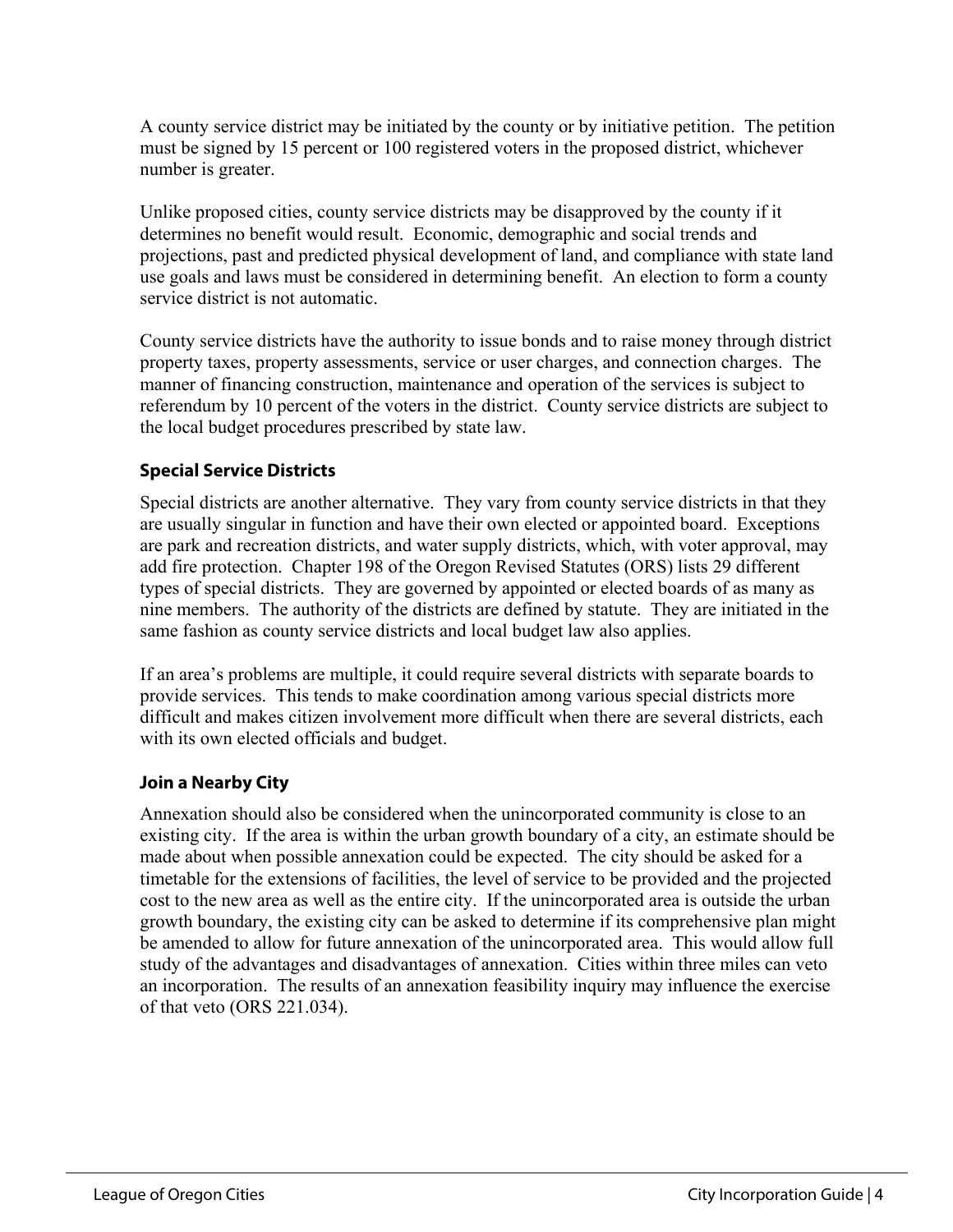#### **City Incorporation**

If the area needs a broad range of services, or if citizens in the area believe that the provision of one service will precipitate the need for others, consideration should be given to becoming a city. In addition to providing a device for delivering and financing public services, a major function for a city is to provide a means of broad local self-government that is not available through special service districts.

Oregon cities are general purpose governments with broad powers. With a few exceptions (the major one being land use planning) there are no requirements that cities provide specific services. A city is a vehicle for local determination of the level and type of public services and regulation. However, if some services such as water, sewer, police and building inspection are chosen, state and federal standards apply. Also, if a city is in a county of more than 100,000 population and wishes to receive state shared revenues after its third year of existence, it must provide directly or by contract four "urban" services. These services include: police protection; fire protection; street construction, maintenance and lighting; sanitary sewers; storm sewers; planning, zoning and subdivision control; and one or more utility services.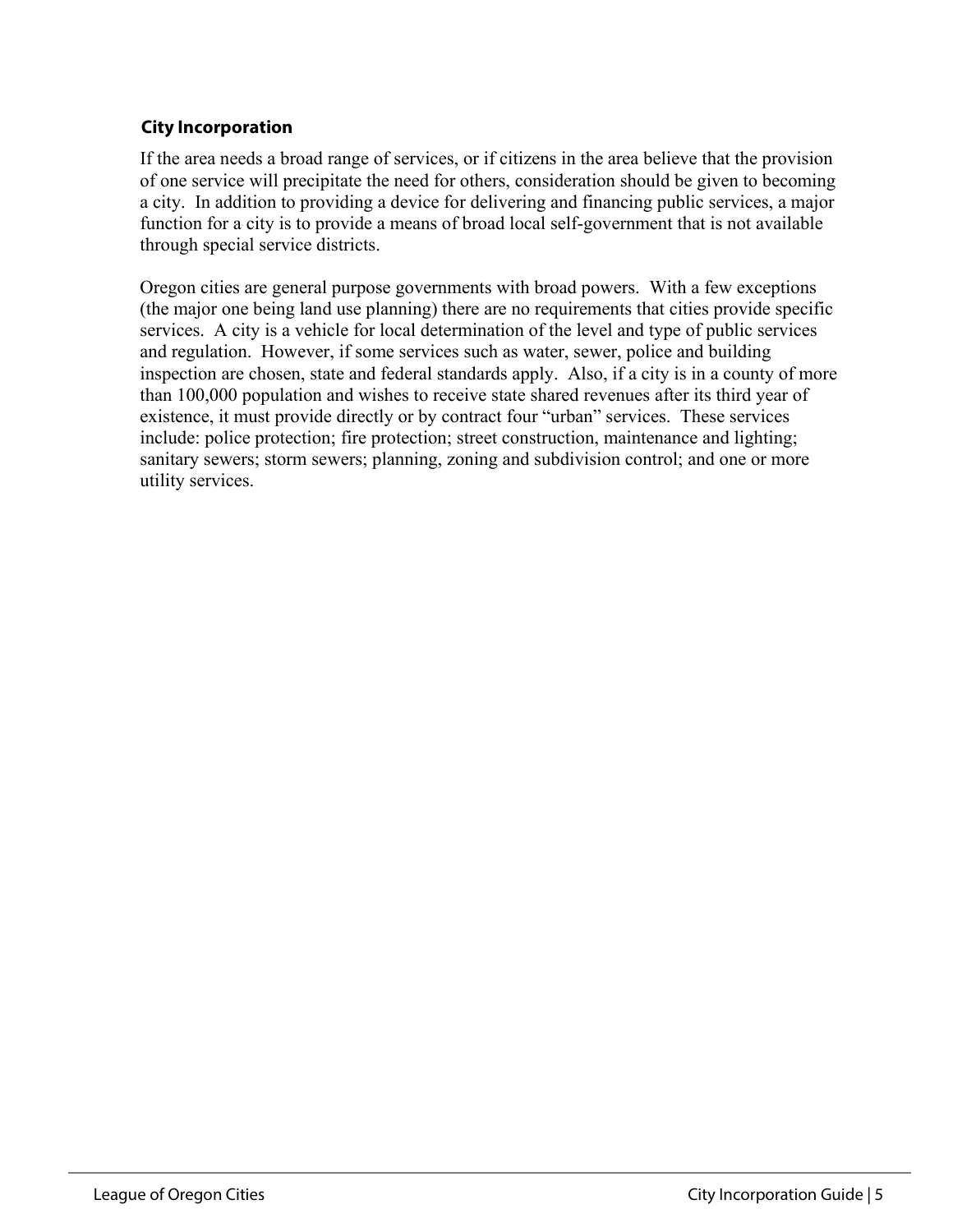## **FEASIBILITY STUDY**

If the county is unable to respond to your area's needs and you still want to review the other alternatives mentioned in Chapter 1, a thorough study of the area and its present and future needs is in order. The decision to create or reject incorporation or some other change in governmental status should be an educated one. That education begins with establishing a study area and gathering together all available community information, from history and attitudes to a map of soils suitable for septic tanks. The education also begins with actual collection of the information and continues through sharing it with others in the community. The goal of the initial study should not be to justify a pre-determined course of action. Rather it should be to provide as complete an understanding of the area as possible so that alternative courses of action can be measured and community direction developed.

This chapter spells out in some detail an extensive list of items to be examined before incorporating. Don't let the list overwhelm you. You can do as much of it—or as little of it as you wish. The broader the study, the more informed a decision on incorporation can be.

On the other hand, size, location and development of an area can suggest elimination of some items and place less emphasis on others. A study for an area of 200 people might be quite simple, while a study for an area of 5,000 people would likely be more extensive.

Residents will be the primary source of information, so open community discussion should be the primary activity. Participants in past efforts to develop community goals and effect major changes in governmental status all stress the need to contact all residents at the beginning and then provide continuing opportunities to exchange ideas throughout the process. Nonresident property owners will not have a vote in any incorporation election, but they do have a stake in what happens and should be asked to participate. Efforts to involve area residents at this stage will pay dividends when final review of incorporation alternatives take place.

The citizens initiating the effort will most likely find themselves considered the study steering committee. If the group is not representative of the community, an immediate effort should be made to make it so. Otherwise, community discussion may question how objective the study is rather than its substance.

Community acceptance will be strengthened by having as many people as possible involved in the actual data collection and presentation. Pride of authorship has value, as it translates into continuing citizen commitment. There's also a considerable monetary value in volunteer efforts and products, i.e., if volunteers don't do it you may have to hire someone to get the work done. It is often quite helpful to assign specific study components to subcommittees with a steering committee member functioning either as advisor or chairman. Try to assign volunteers to committees where their daily experience can be used.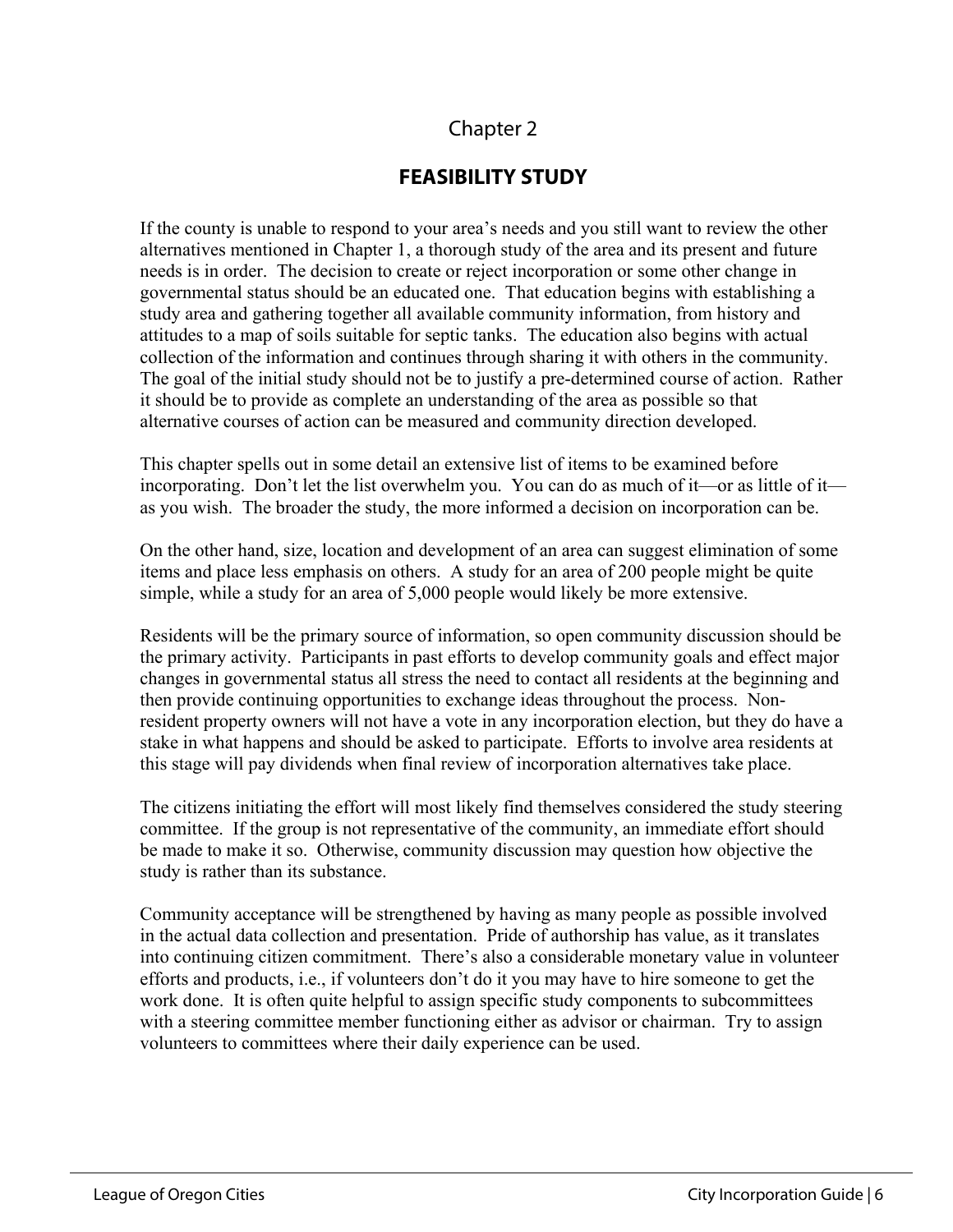Very early in the process all local governments and local government organizations existing in the area should be asked to comment on the proposed study area and the study elements. They should also be asked to help develop a list of existing plans, reports and data that include the area and for possible assistance in the study effort. This early contact should eliminate the necessity of reinventing wheels that already exist.

Early contact should also be made with electrical, natural gas and telephone utilities serving the area. As part of their planning for service expansion, they often do extensive community studies and are willing to share information about their existing and projected service areas.

Elementary and secondary schools often have courses dealing with local government. Teachers and students alike usually welcome an opportunity to have the community as the laboratory, and community fact-finding efforts as the assignments. When the scope of the community fact-finding study is determined, the local school districts should be asked if the study elements can be presented to the school staff so they can decide whether and how they might participate in the study. In addition to the actual work products, the students will gain first-hand knowledge of an important community issue.

Colleges and universities often offer academic credit for community studies. University assistance could include the services of graduate interns in administration, an economics class doing a cost-benefit analysis on service delivery, a political science class designing a public opinion survey, and many others. You should show them your study outline to help them see how they might be part of the effort.

#### **Setting the Study Area Boundary**

The boundary of the initial study area should be tentative in name and fact. Its purpose is to define the area in which facts will be gathered, not to etch in stone the city limits. Its tentative nature, however, should not detract from its importance to the effort. Anticipate the inquiries of a county board asking for a demonstration of benefit to property by being included or excluded from a city or a district. If questions exist about particular areas, the study could be designed to illustrate effects from alternate boundaries.

Boundaries of the elementary school district or attendance area and special or county service districts should be examined before designating the study area. Their boundaries represent community needs and decisions. The use of existing district boundaries may also facilitate fact finding.

Both developed and developing areas should be examined for inclusion. The growth rate will influence the amount of vacant land included.

The sense of community should be an additional test in designating the study area. Care should be taken at the study stage, however, not to gerrymander the study boundary to exclude known pockets of opposition. At this stage excluding part of the area from the study on the basis of potential opposition could distort the results.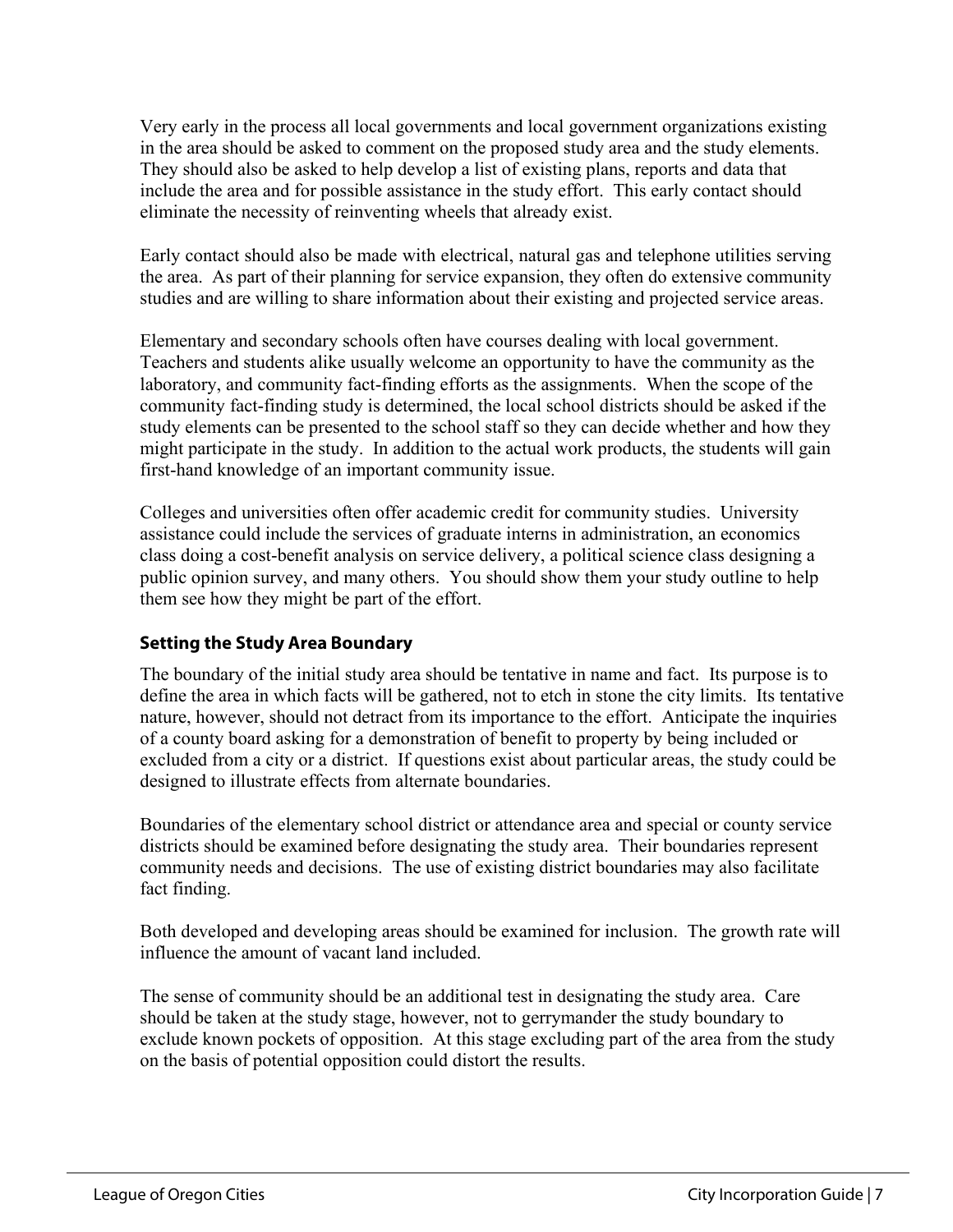#### **Fact Sharing Process**

Maps will probably be the best way to share much of the community information. The county assessor's maps are a good resource. A community-wide base map should be developed, and depending upon the area's size, may need to be divided by neighborhood. These can then be used at community and neighborhood meetings to demonstrate characteristics of the area and how public services might be provided.

At a minimum, the base map should include major streets, streams, public parks, schools and existing governmental boundaries. As additional information is gathered, it may be placed on the map, illustrated on plastic overlays or displayed on additional maps. Relationships are easier to demonstrate if separate maps are similarly scaled.

Aerial photographs are also helpful. The county planning department, the state transportation department and the federal government often use them and are willing to share. If the photos have been taken over a period of years, growth rate and impacts will be graphically illustrated.

The local and regional newspapers serving the area should be provided information as it is gathered. They will be an important link during the fact-finding process. They often are willing to print questionnaires as well as write news stories. Their editorial comments, if any, will undoubtedly influence the ultimate community choice of direction. Their editorial stance will be enhanced by having been part of the fact finding and sharing process.

Depending on the nature of your area, written flyers may be helpful in informing and surveying residents. They should be used to supplement and complement personal contact and open discussion, not replace it.

#### **Population**

Population information will be available from a number of sources. The county should have recent figures from comprehensive planning efforts. In some areas, the council of governments maintains the most recent figures used by all agencies. Data from the U.S. Bureau of Census dating to the 1940 census is maintained by and available from Portland State University (PSU). Enrollment and census figures from the local school district will also be helpful in establishing trends. Electric, gas and telephone utilities serving the area will often share information about past and current service loads as well as their service projections for the area. They also maintain vacancy statistics. Of course, a door-to-door survey will provide the most accurate population information. The other sources will provide a means of making comparisons and projections.

The goal should not just be to determine the total population but also its characteristics. Such information as age groups, place of employment, length of residency, owner/renter occupied status, and nature of housing would be valuable. The customary method in predicting future population is to plot the historical patterns. Longtime residents will be able to assist in describing the reasons for the patterns.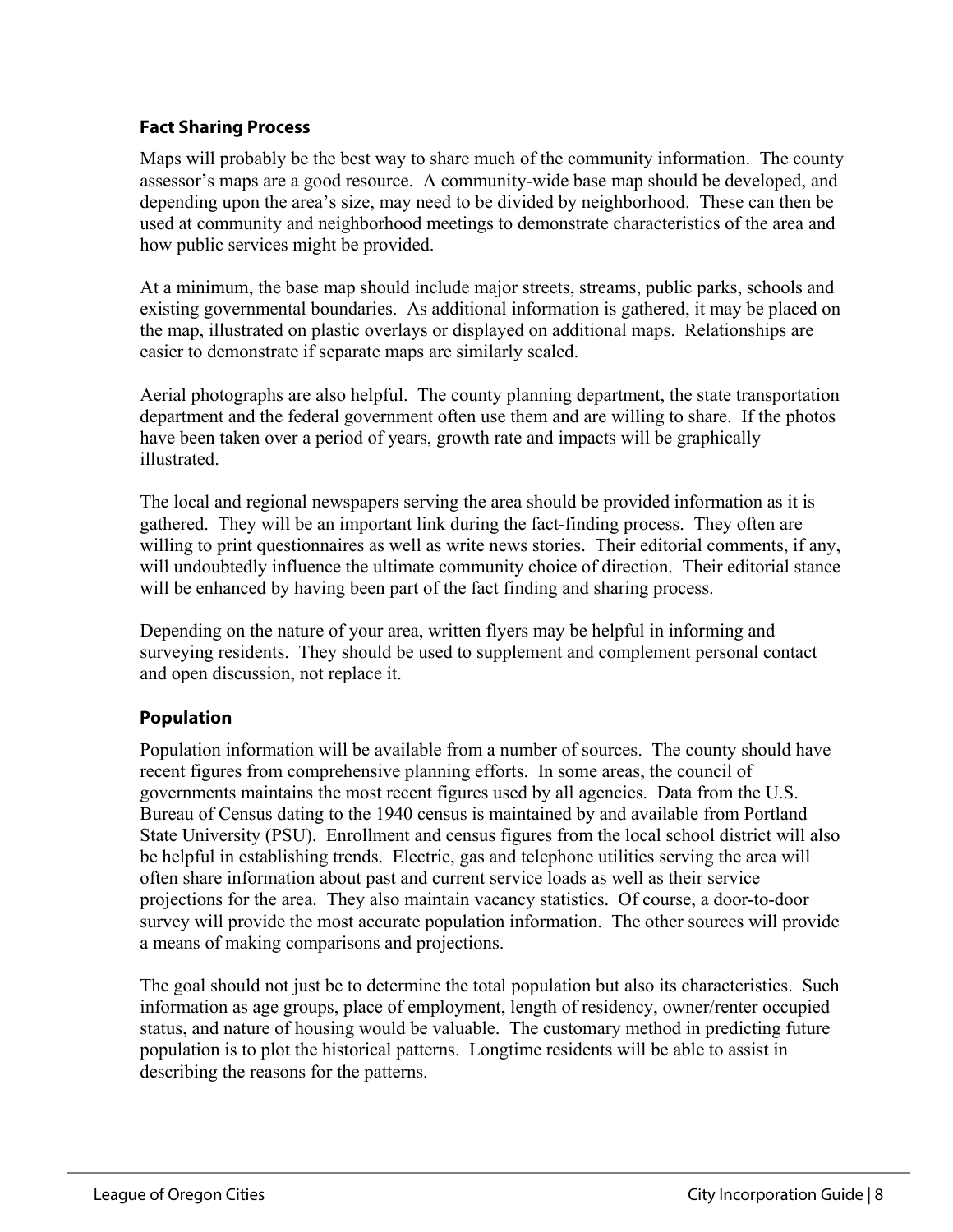#### **Economic Characteristics**

The economic character of the community will need to be determined in order to judge its capacity to support growth and services. The county planning department will have maps for your use showing the zoning by parcel. More generalized county land use maps are also available. The assessed value of the area by parcel will be available from the county assessor. Historical assessments and sales trends are useful public information and may be obtained from the county. County building permits should also be reviewed for information on area growth.

An inventory of current land uses can be developed through a walking or driving survey. Information about changes in use that have occurred through the years cannot be easily discerned, however. Again, the memories of the long-time residents will be important in documenting change.

The community being studied does not exist in isolation from its neighbors. The use and the ownership pattern of the surrounding territory could also be useful information. If a community's economic activity is primarily based in agriculture and forestry, it raises questions about where urban growth should occur. If some bordering lands are in federal or state ownership, large tract exclusive farm use zoning or small tract rural residential, these are considerations that affect the question of incorporation.

The employment division of the county's department of human resources is the primary source of labor force data on a countywide basis. Their information is by place of employment, so the best information about the resident work force characteristics should be sought as part of the door-to-door survey or in visits to principal employers in the area. If an economic development district or port district exists in your area, they should be asked what economic data and analysis they use for your area. Businesses within the study area should be asked about their current and projected level of operations including payroll, employees and volumes. Additional resources include financial institutions and chambers of commerce.

#### **Geographic Features**

The natural characteristics of the area are equally important to the decision. For example, elevations will affect the feasibility, design, placement and cost of sewer, water and storm systems, streets and housing. Geologic hazards can eliminate some areas for development and influence placement of public facility grids. Flooding patterns of the area's waterways have similar impacts. Soil types and lot sizes are critical to whether or not septic tanks can continue to serve the community. In the surrounding territory, prime agricultural designation is a limiting factor to future urban expansion of the area. The capacity of the area's existing water supply as well as the potential of additional ground and surface water should also be researched. The county planning, public works and surveying departments should have the most recent natural resource information. Other sources of information about the area's geography are listed in Appendices A and B.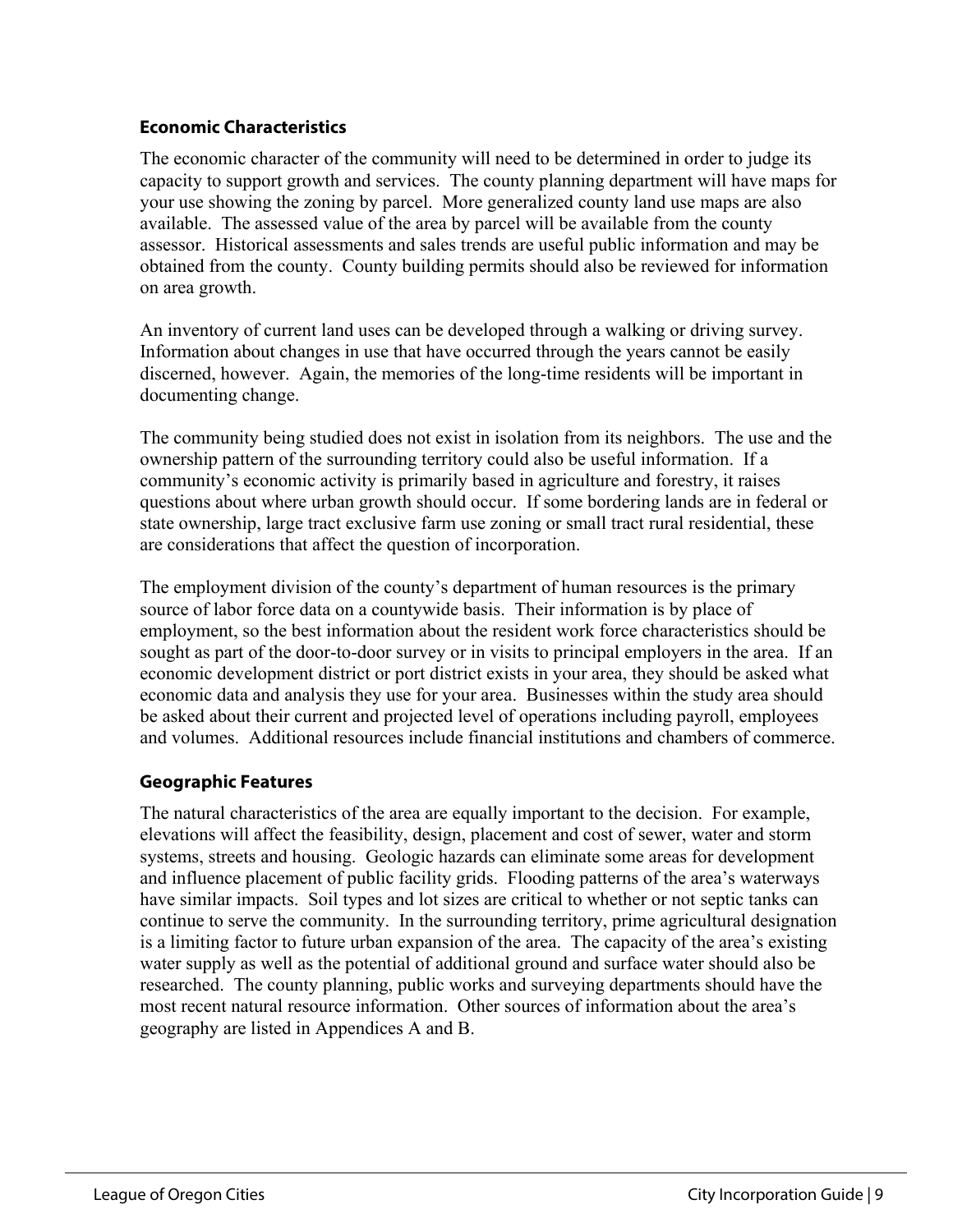Natural resources determine opportunities as well as limitations for development. Local resource-based industries themselves as well as the employee organizations should also be asked about how they visualize their future community role.

#### **Community Plans**

The county comprehensive plan is much more than a map. It's a series of general and specific goals and objectives that guide both private and public development and conservation decisions within the county. The plan will be valuable to a fact-finding study, not only in providing the county goal framework, but in its documentation of the local data and assumptions upon which the plan is based.

It will be helpful to review public facility plans, county capital improvement programs, and economic development plans developed within the last 15 years, as well as the current ones. It will assist in developing an understanding of the assumptions that led to past decisions and the impact of those actions. The community facts developed as part of this study should be compared with past assumptions.

The zoning code, including the subdivision ordinance and county rural development policies, also need to be reviewed. An examination of how the documents have been used by the county planning staff, planning commission, and board in recent zoning decisions may be as revealing as reviewing the substance of the codes and policies themselves. Measure 37 may also play a factor in the consideration of incorporation. This initiative measure, adopted in 2004 and now codified as ORS 192.506, would apply to a new city's land use regulations. Those regulations that diminish the value of real property within the city would require the city to compensate the land owner or waive the regulation.

#### **Existing Public Services**

The study should include a list and evaluation of public services currently provided to the area by the county and special districts, as well as federal and state programs. The analysis should include an estimate of service costs to area residents and a description of the method used in financing past improvements. In addition, the current provider should be asked what services would still be available if the area's governmental status were changed by annexation, incorporation or formation of a district. The survey of services type, including current and potential level, adequacy, and cost of services could include some or all of the following: police protection, fire protection, planning, zoning, building inspection and permits, water service, sewerage disposal, garbage disposal and collection, parks and recreation, library services, elderly and low-income housing assistance, street planning, construction and maintenance, street lighting, storm drainage, nuisance abatement and animal control.

#### **Tax Effort**

The tax rate and boundaries for the various taxing districts in the area should be noted. The nature of the levies (i.e., with the tax base, rate levies, serial levies, annual operating levies or bond retirement), should be included. The continuing tax obligation to existing districts if the area becomes a city should be determined, along with the total general government tax in the area, as compared to the \$10 limitation. In addition, state and federal revenues available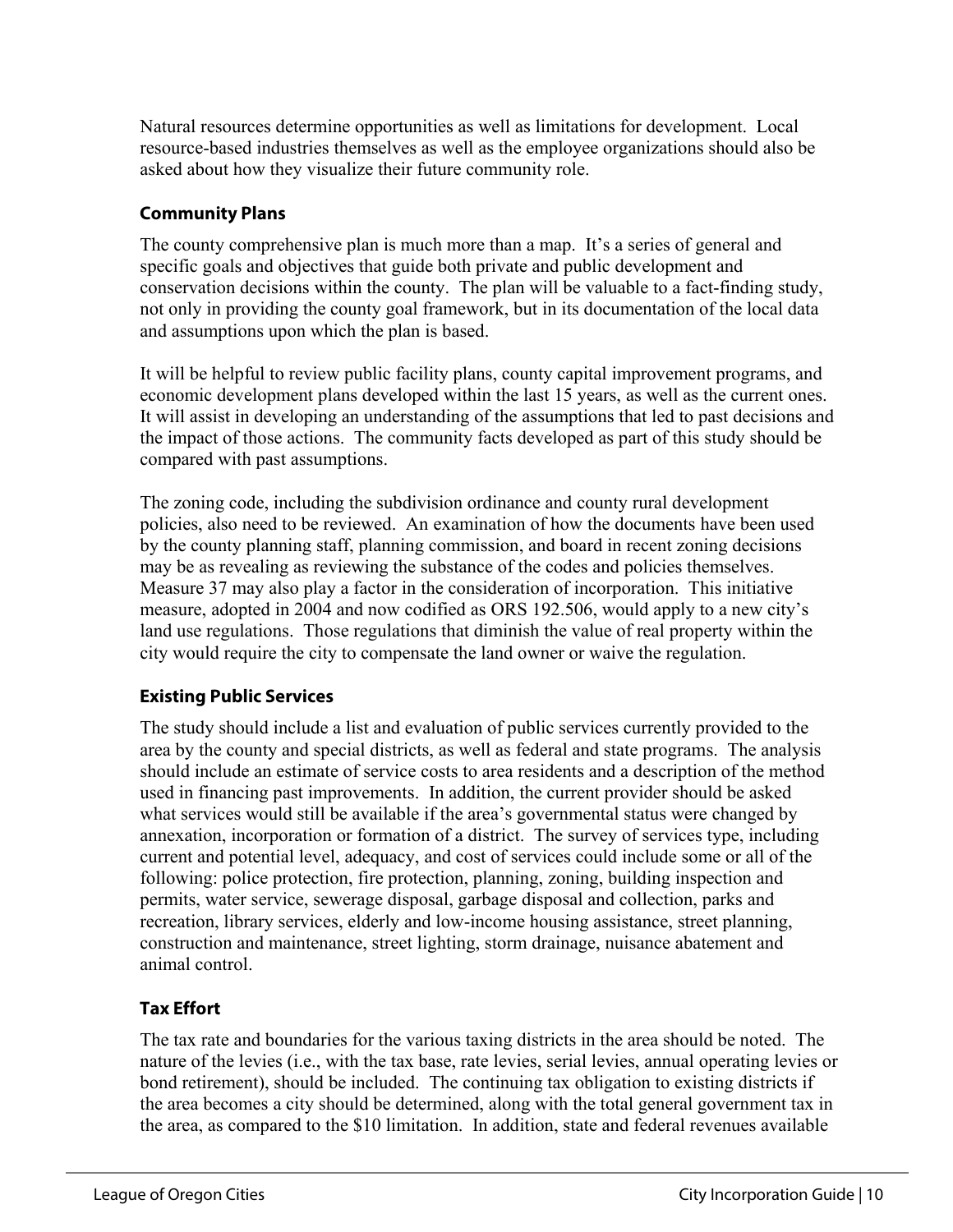to the city should also be explored. See Chapter 3 for details. **Governing Bodies**

The study needs to include a list and description of boards, commissions and advisory groups that make decisions concerning the study area. The inquiry should focus not only on who makes decisions, but the mechanism, if any, for communication and coordination.

#### **Survey Area Residents**

A survey of area residents is important to identification of public sentiment for additional services or increased local control. Such a survey can also indicate the willingness to pay the additional taxes or fees such services may require.

#### **Community Review**

It is important for those who gather the facts to assemble them for community presentations. The hard data and perceptions of community attitudes need to be shared in a series of informal meetings that encourage discussion and provide for consensus building. Citizens should have a non-threatening environment as they inquire about their community and share their thoughts. The goal is to assess of community needs. It should be based on facts, but it must be tested against how the residents feel about their community. The primary indicator for change will be a community-wide belief that there are unmet needs. If the community reaction to the fact-finding study is one of satisfaction with the performance of existing institutions, a study of different governmental approaches would not seem to be warranted. If the results reinforce the sense of need that prompted the study, the next steps should include refining the list of the area's service needs and possible boundaries.

Contact with a city that has incorporated in recent years is helpful. The three most recent incorporations in Oregon were: La Pine in 2006; Damascus in 2004; and Keizer in 1982. In addition, city staff and elected officials can be helpful as you collect information and think through the idea of incorporating. Resource staff from state and federal agencies and the League of Oregon Cities can be asked to attend community meetings to answer questions of area residents. Other publications relating to city government are identified in Appendix C.

Remember, while this list of study items seems long, it should be adapted to local conditions. Information required to study the feasibility of incorporating a relatively small, remote area will be much less than the information required for a proposal affecting a larger area in one of the state's metropolitan areas.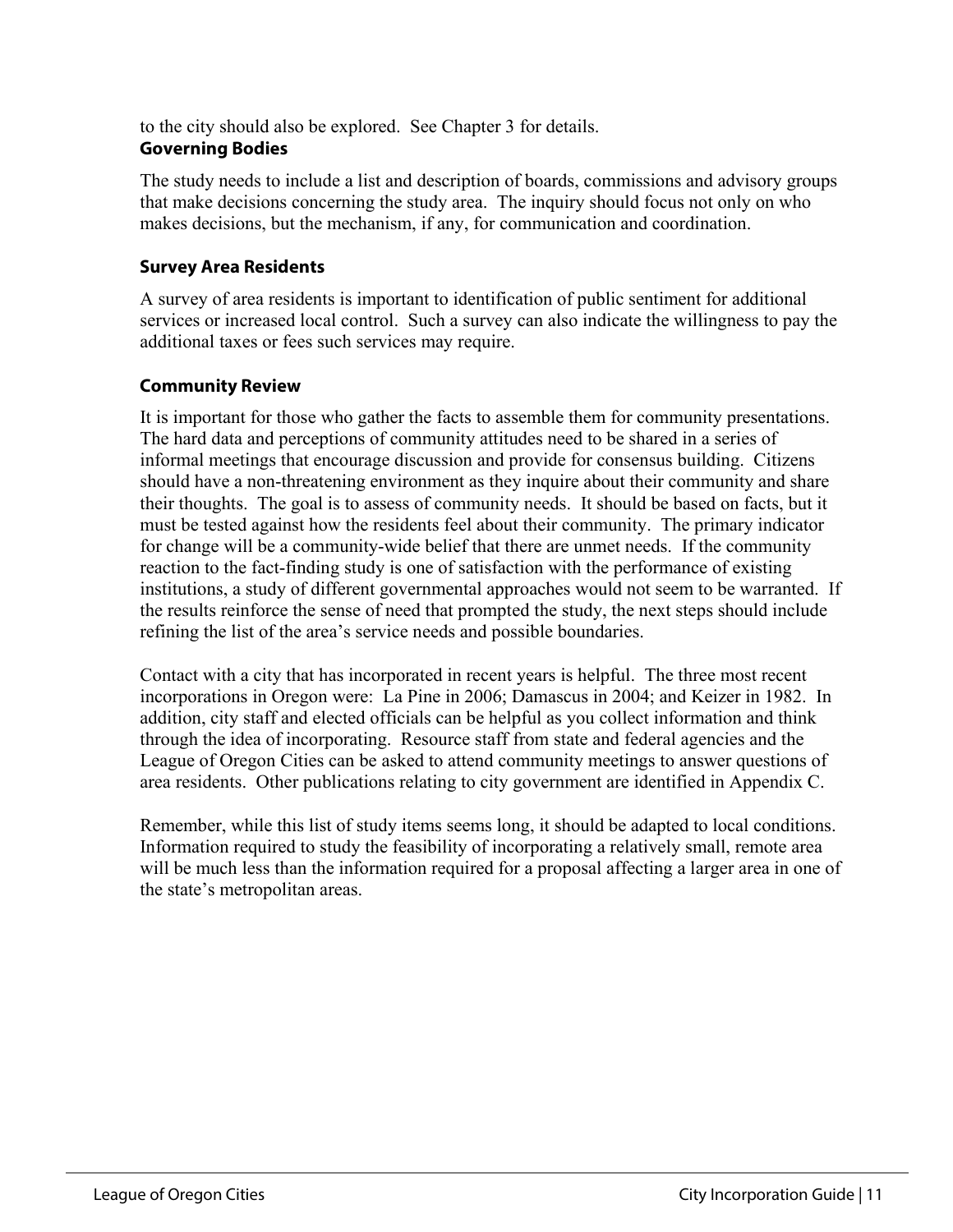## **WHAT WILL IT COST?**

The list of needs in your feasibility study should receive careful community discussion. As the community facts and attitudes are discussed, continuing opportunities should exist for adding or deleting needs. For example, many citizens may not list storm water runoff as a problem. Problems of future water supply and quality are also not easily discernible, but the cost of service expansion or improvement could be significant.

General operating start-up costs such as office personnel, space and equipment, meeting space, the official census and insurance should be estimated. Portland State's Population Center can estimate the census cost. Citycounty Insurance Services has insurance and liability information to assist in estimating insurance costs.

As the community moves from describing needs to ranking them in terms of importance, the issue of cost and who will pay should rightfully be raised.

Comparison cities and districts can provide rough comparisons of cost figures although precise comparisons are almost impossible to make. Efforts should be made to find existing cities and districts that are similar in population, geographic location, assessed value, nature of development and need for public facilities. The League of Oregon Cities may be able to assist in this selection.

When seeking cities and districts for comparison, be sure to relate the level, cost and method of financing of services to the total cost to residents. Personal visits with comparison communities can aid the analysis. If your area anticipates considerable growth, a similar look might be given to a community that resembles your population estimate 10 and 20 years from now.

Budget totals by each function from the comparison communities should be made available for community review. Their source of revenues should also be provided.

If your area is within or near special service or county service district, inquiry should also be made about the cost of remaining within the district or contracting with the district. Many cities are within fire or park and recreation districts. Some rural fire protection districts also contract with the cities for service.

The county should be approached about its willingness to provide additional services on a contractual basis and an estimate of contract costs. Even though the fact-finding stage would include a discussion of county services, the question needs to be raised again so the community cost of providing, contracting or doing without the service can be computed. Some counties provide minimal services to a newly incorporated city, feeling a primary responsibility to serve residents in the unincorporated area. Your discussions with the county should not only include their willingness to continue present services to your area, but also their future capacity and willingness to provide enhanced services to serve urbanizing areas. The experiences of other cities in the county will aid in predicting available types and levels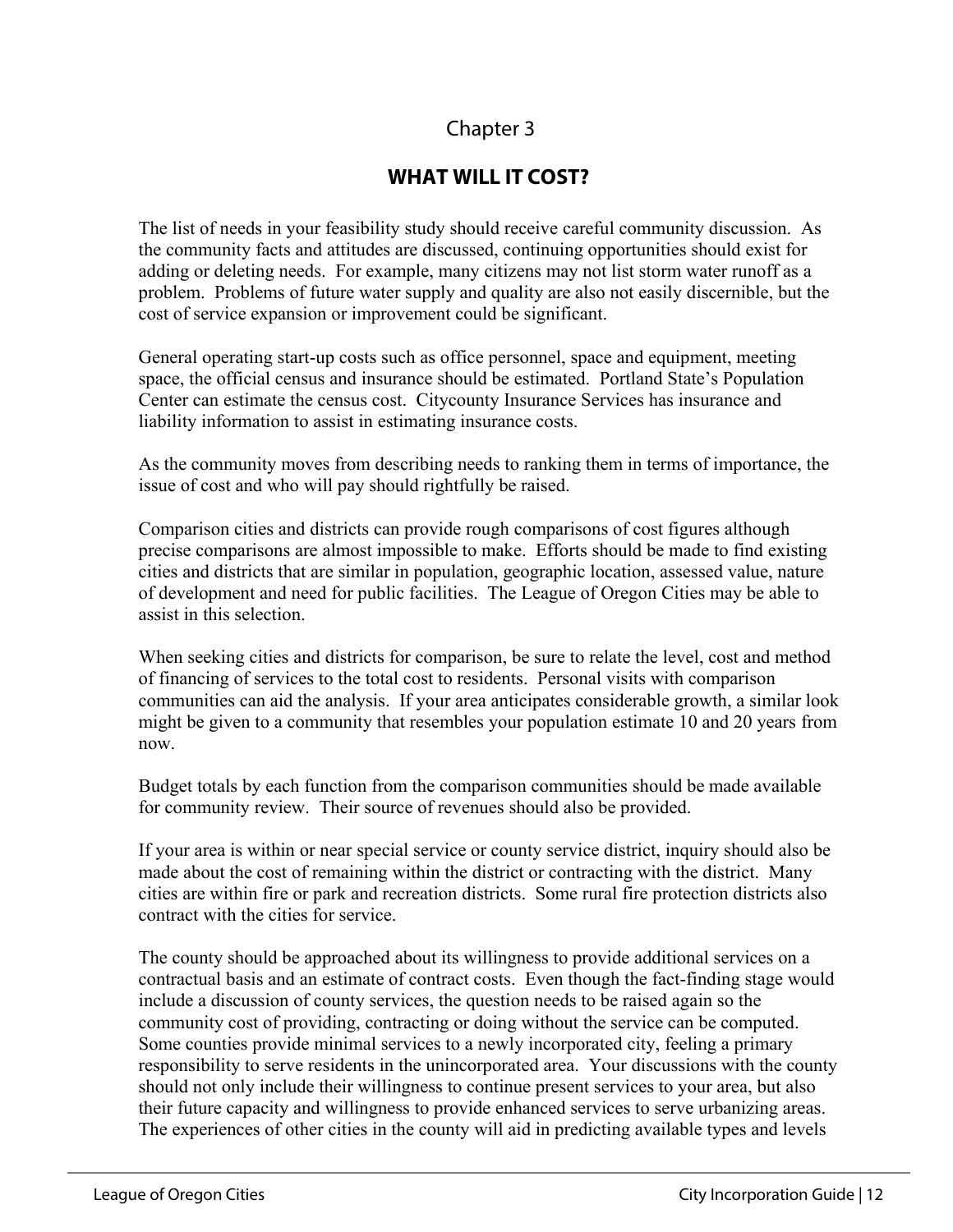#### of service in the future, if you incorporate.

#### **Estimating Revenues**

The ledger sheet should not only include the cost, but also the revenues available for financing services. After the city's population is certified by the Portland State Population Research Center, state shared cigarette, liquor and gas taxes (minimum 5,000 population) will automatically be distributed to the city on a per capita basis in monthly installments. The amount of the current allocation will be available from the League of Oregon Cities. Each February, the League publishes estimated revenues for the next fiscal year each spring. Beginning with its fourth year, a city in a county with more than 100,000 people must provide at least four of the following services to continue to be eligible for state shared revenues: police protection; fire protection; street construction, maintenance and lighting; sanitary sewers; storm sewers; planning, zoning and subdivision control; one or more utility services. The new city is automatically considered to be providing four or more services until the fourth year.

Cigarette and liquor revenues may be used for general purposes. Gas tax revenues are restricted to the road system and related activities. This includes the construction, reconstruction, improvement, repair, maintenance, operation and use of public highways, roads, streets and roadside rest areas. Cities currently receive a share of cigarette tax, liquor tax revenues, and state highway funds. None of these funds are available for special districts.

#### **State Revenue Sharing**

A percentage of the available state liquor funds is distributed to cities as state revenue sharing. A city must have levied property taxes in the prior year to be eligible. State revenue sharing can be used for any purpose, and cities must report annually on its use. Also, a city must hold two public hearings, one before the council, prior to requesting these funds. The formula for distribution considers population, local property tax effort and per capita income. The amount allocated to a comparison city could provide guidance in predicting future revenue from this source.

#### **User Fees**

If such services as water, sewer and recreation are expected to be provided, the fees should be estimated. Also, anticipated fees for processing land use requests and building permits should be listed. If business licenses and utility franchises fees are planned they too should be considered.

#### **Property Taxes**

With voter approval, a city may levy a tax for operating expenses or retiring bonds. Any obligation that area residents may currently have from special or county district bond sale remains after incorporation. If the area is withdrawn from the district, however, taxes for operating expenses of the district do not continue.

#### **The Balancing Act**

The community's feasibility study should now include a social, physical and economic community description, an appraisal of community goals, a list and description of perceived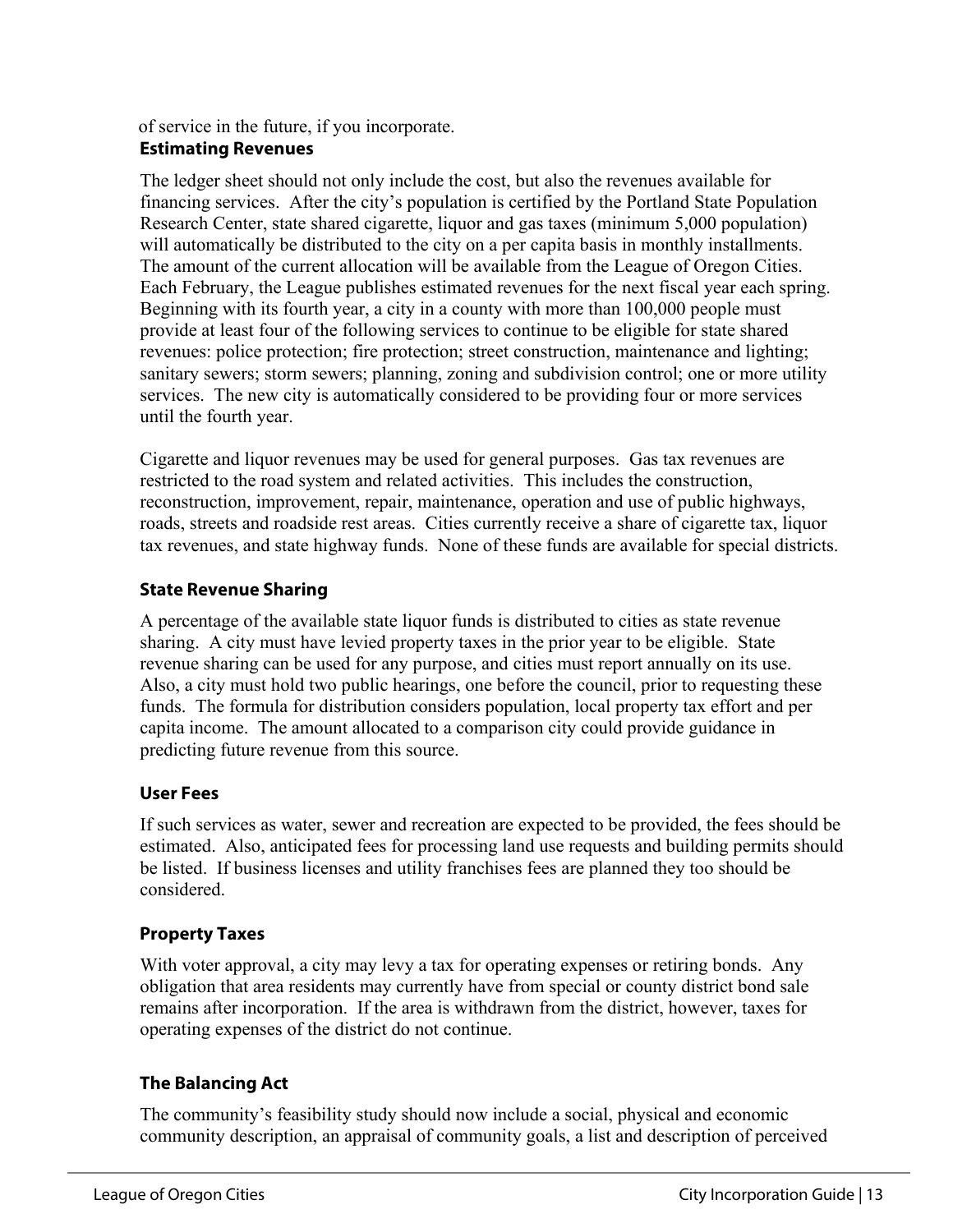needs, estimates of costs for services to meet those needs and estimates of possible revenues. Within that framework, decisions should now be made about existing and projected boundaries. The "fit" of alternative forms of local government can then be measured against the community's fiscal capacity and goals.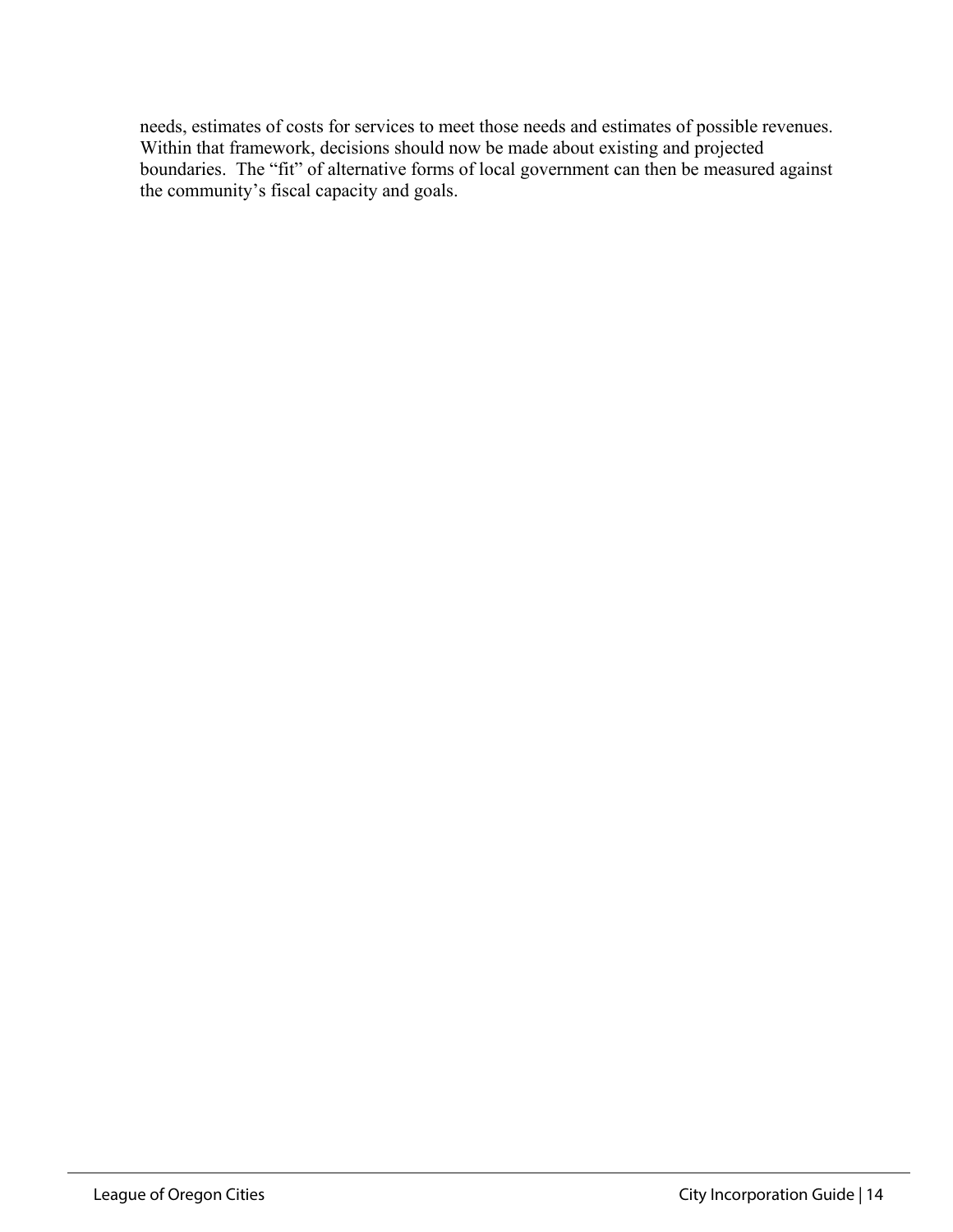## **BOUNDARY SELECTION**

The county will make the final boundary determination based on benefit. The boundary submitted by the community should therefore demonstrate benefit by including within its findings recognition of factors such as the following: existing service district boundaries and urban development; limits to future growth; capacity to provide services; and community sentiment.

The boundary will establish an expectation for urban services from the property owners and residents within the proposed city limits. This expectation for services should be considered when deciding how much vacant land to include.

The urbanization goal of the Oregon Land Conservation and Development Commission will not apply to the incorporation. It will, however, apply to future annexations, so it should be considered in planning logical future service areas, particularly drainage areas for sewers.

The legal description of the exterior boundaries of the city must be described on the incorporation petition.

Legislation in 2005 precludes using a boundary that would encompass certain industrial property in Jackson County unless the owner of the property consents (see 2005 Or. Laws Chapter 539 § 8). This provision expires on June 30, 2016.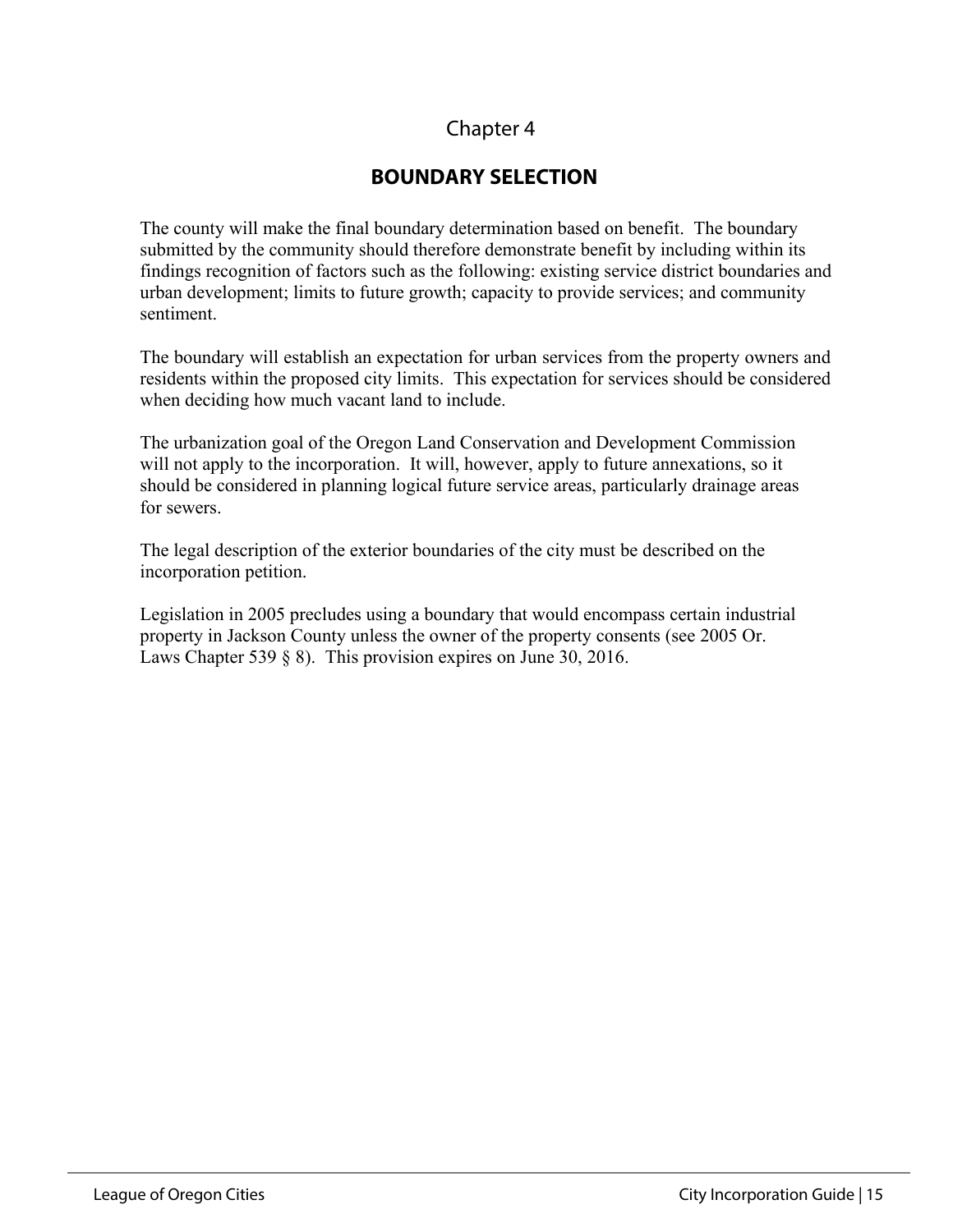## **INCORPORATION PROCEDURES & ELECTIONS**

The Legislature enacted the first Oregon Incorporation Act in 1893. The current act is in ORS 221.010 to 221.110. Those sections set out the procedural requirements for creating a new city from unincorporated territory. A newly incorporated city may also be created through consolidation of existing cities, an existing city and unincorporated territory, or from both. Those procedural requirements are found in ORS 222.210 to 222.310.

Cities in Oregon have historically been created through either:

- (1) A special act of the Legislature;
- (2) A general law governing incorporation; or
- (3) The adoption of a home-rule charter.<sup>[1](#page-16-0)</sup>

The League has prepared a white paper, attached as Appendix B, which reviews the probable legality of the above three incorporation processes. This white paper: notes that municipal corporations are no longer created through special legislation in Oregon; argues that incorporation solely through the adoption of a home-rule charter, as opposed to the state's Incorporation Act, is theoretically permissible; and concludes that it is likely that the only method of incorporation currently permissible in Oregon is through the general incorporation statute.

#### **General Requirements**

People in an area with at least 150 residents that is outside of an existing city may incorporate a new city (ORS 221.020).

1. *Petition –* Petitioners must use an incorporation petition form approved by the secretary of state. The petition must be filed with the county clerk before it is circulated in the unincorporated area (ORS 221.031). The secretary of state has adopted city incorporation forms by administrative rule (OAR 165-004-0005). For further instructions on filing a petition for incorporation, see Appendices D and E.

ORS 221.031(2) requires that the petition contain:

- (a) The names and addresses of not more than three chief petitioners, who must be electors registered within the boundaries of the proposed city;
- (b) The name of the proposed city;
- (c) A proposed permanent tax rate that would generate operating tax revenues sufficient to support an adequate level of municipal services; and

<span id="page-16-0"></span><sup>1</sup> Eugene McQuillin, 1 *The Law of Municipal Corporations*, § 3.35 (3d ed 1998) (hereafter "McQuillin").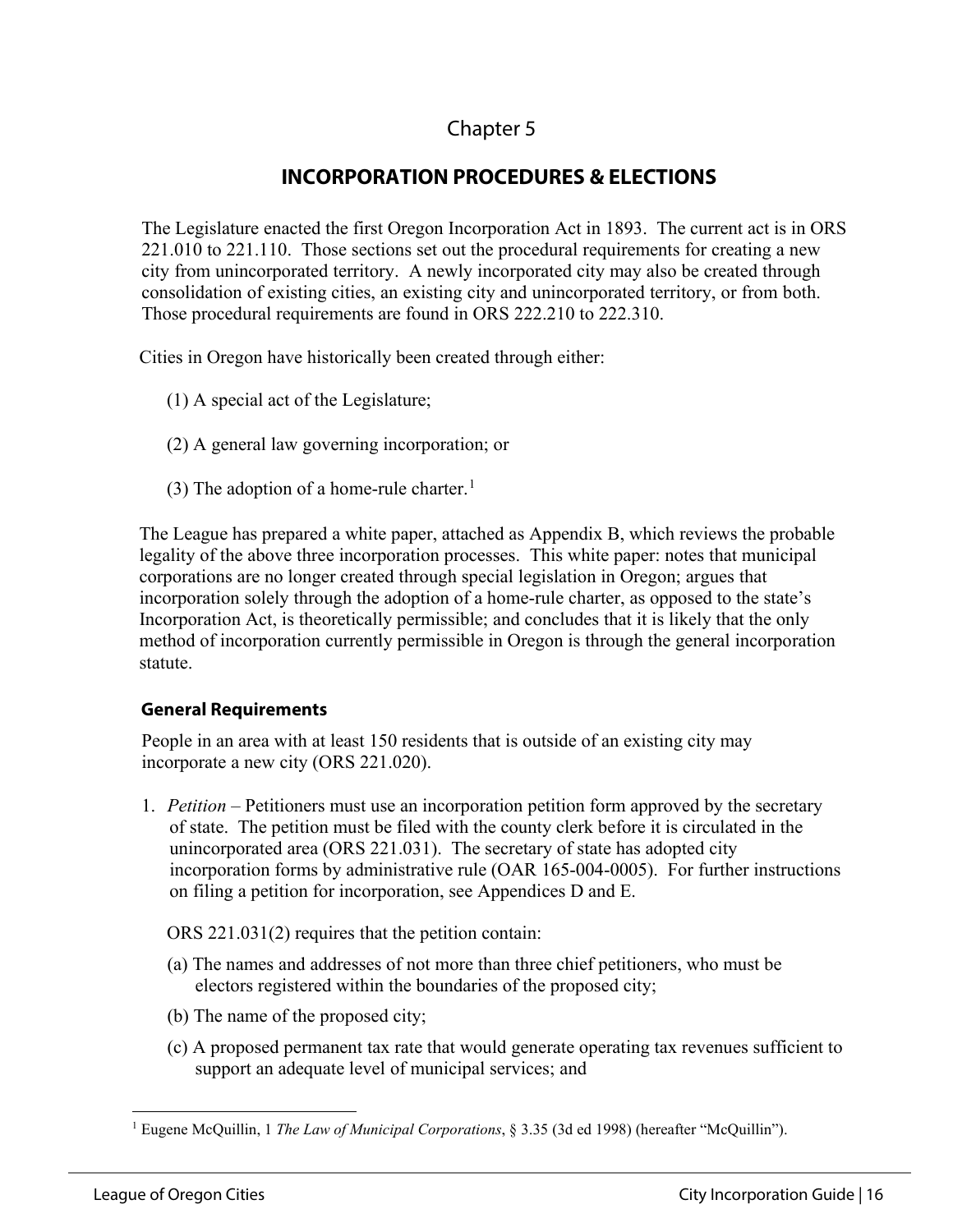(d) A map of the exterior boundaries of the proposed city. Secretary of State Petition Form SEL 701 meets these requirements.

A copy of the petition must be attached to each signature page (ORS 221.031(3)). No more than 20 signatures will be counted on each sheet. Secretary of State Petition Form SEL 702 meets these requirements and is attached.

2. *City Resolution –* Formal comment by nearby or overlapping special or county service districts is not required. If the area to be incorporated includes special or county service districts, however, there are public hearing and notice requirements if the districts are to be withdrawn from the city (ORS 222.524, 222.460(4)). If the entire area of a district is within the boundary of a new city, the district will cease to exist upon incorporation of the city (ORS 222.510). The new city assumes the assets, liabilities, obligations and functions of the district. If only part of a district is within the city, the city remains part of the district unless it takes specific action to withdraw from the district.

ORS Chapter 195 requires the new city to enter urban service coordination agreements with special districts. These agreements must be in place before the first periodic review for the new city's comprehensive plan. The agreements will be facilitated by the county or the metropolitan service district (Metro). Proposed city incorporations within the boundaries of Metro may face additional requirements (Metro Code 3.09.130).

- 3. *Economic Feasibility Statement –* ORS 221.035 requires filing an economic feasibility statement for the proposed city with the county clerk along with the incorporation petition. The economic feasibility statement must form the basis for the proposed permanent tax rate for operating revenues as required by ORS 221.031(3)(c). ORS 221.035(2) requires that the statement contain:
	- (a) A description of the services and functions to be performed or provided by the proposed city;
	- (b) An analysis of the relationship between those services and functions and other existing or needed government services; and
	- (c) Proposed first and third year budgets for the new city demonstrating its economic feasibility.
- 4. *County Commission –* Incorporation petitions must be filed with the county commission once they have been signed by 20 percent of the electors registered in the area proposed for incorporation, or 10 percent of the electors if the proposed area is in a county with a population larger than 300,000 (ORS 221.040). All petition signatures must be obtained within six months of the date of filing under ORS 221.031 (i.e., the initial date of authorization for circulation by the county clerk).

The county commission must set a time and place for a public hearing and give the required notice under ORS 221.040(1). At the public hearing, persons may present oral and written objections to the petition, the proposed city, or the permanent tax rate. The county commission may alter the boundaries of the proposed city to add all territory that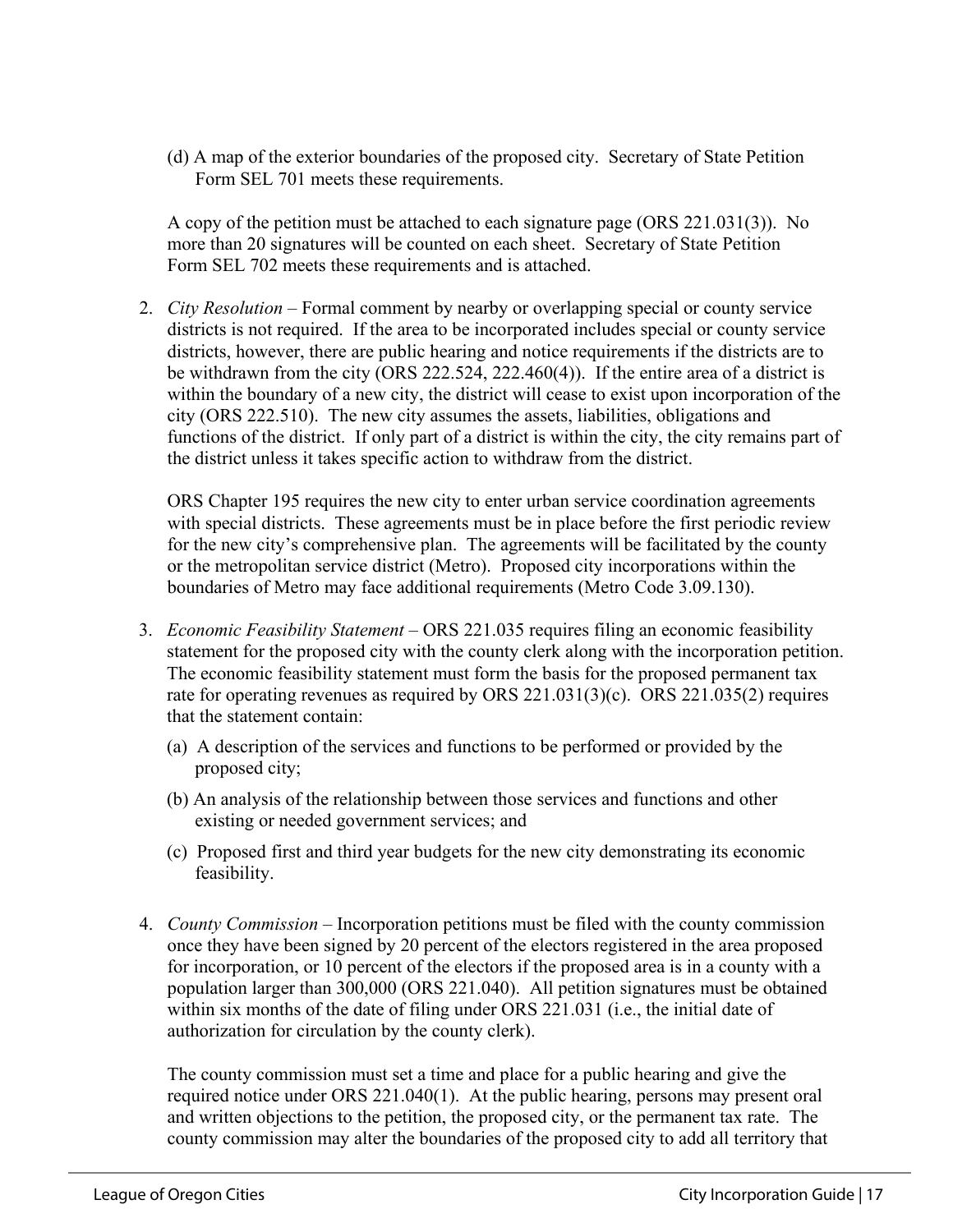may be benefitted. It may not exclude any land that would be benefitted by the proposed city. The county commission may not include any land that in its judgment will not be benefitted (*Millersburg Dev. Corp. v. Mullen,* 14 Or. App. 614 (1973)).

The Oregon Supreme Court has held that determining what areas are benefitted is a quasi-judicial decision, not a legislative decision.<sup>[2](#page-18-0)</sup> As such, the county's governing body is serving as an impartial decision-maker rather than as a political body; the county must make its decision based on evidence, and the petitioners are entitled to certain due process rights in the proceeding.<sup>[3](#page-18-1)</sup> The county commission may not determine that no part of the proposed area would be benefitted to avoid an incorporation election.<sup>[4](#page-18-2)</sup>

If the commission determines that any land has been improperly omitted and the owner is not at the hearing, the commission must continue the hearing and give notice to the nonappearing owner. The owner must show cause as to why the land should not be included in the proposed city (ORS 221.040(2)).

- 5. *Election –* After the final hearing, if the county commission approves the petition, it must order an incorporation election. The order must set the election date at the next primary or general election not sooner than 90 days after the date of the order. ORS 221.040(3) requires that the order contain:
	- (a) The boundaries of the proposed city;
	- (b) The requirement that the ballot contain a street description of the boundaries and the proposed permanent tax rate; and
	- (c) The date of the election in the proposed city.

ORS 221.050(1) requires the election of five city council members for the proposed city at the same election as the incorporation proposal.

The general election provisions in ORS Chapters 246 to 260 govern the council election with the following exceptions:

- (a) There is no primary election for city council candidates;
- (b) Candidate petitions or declarations must be filed not sooner than 100 days and not less than 70 days before the election;
- (c) The filing fee is \$25; and
- (d) A nominating petition must contain the signature of at least 25 electors in the incorporation area or at least 10 percent of the electors in the area, whichever is less (ORS 221.050(2)).

ORS 221.050(3) requires that the ballot title for the election comply with the standards for form of ballot titles at ORS 250.036.

<span id="page-18-0"></span><sup>2</sup> *See* 1000 Friends of Oregon v. Wasco Cty Court, 304 Or 76, 41-42 (1987) (citing criteria in *Strawberry Hill 4 Wheelers v. Benton Bounty Bd. of Comm.*, 287 Or 591, 601 (1979)). 3 *Id.*

<span id="page-18-1"></span>

<span id="page-18-2"></span><sup>4</sup> *See* McManus v. Skoko, 255 Or. 374, 380 (1970).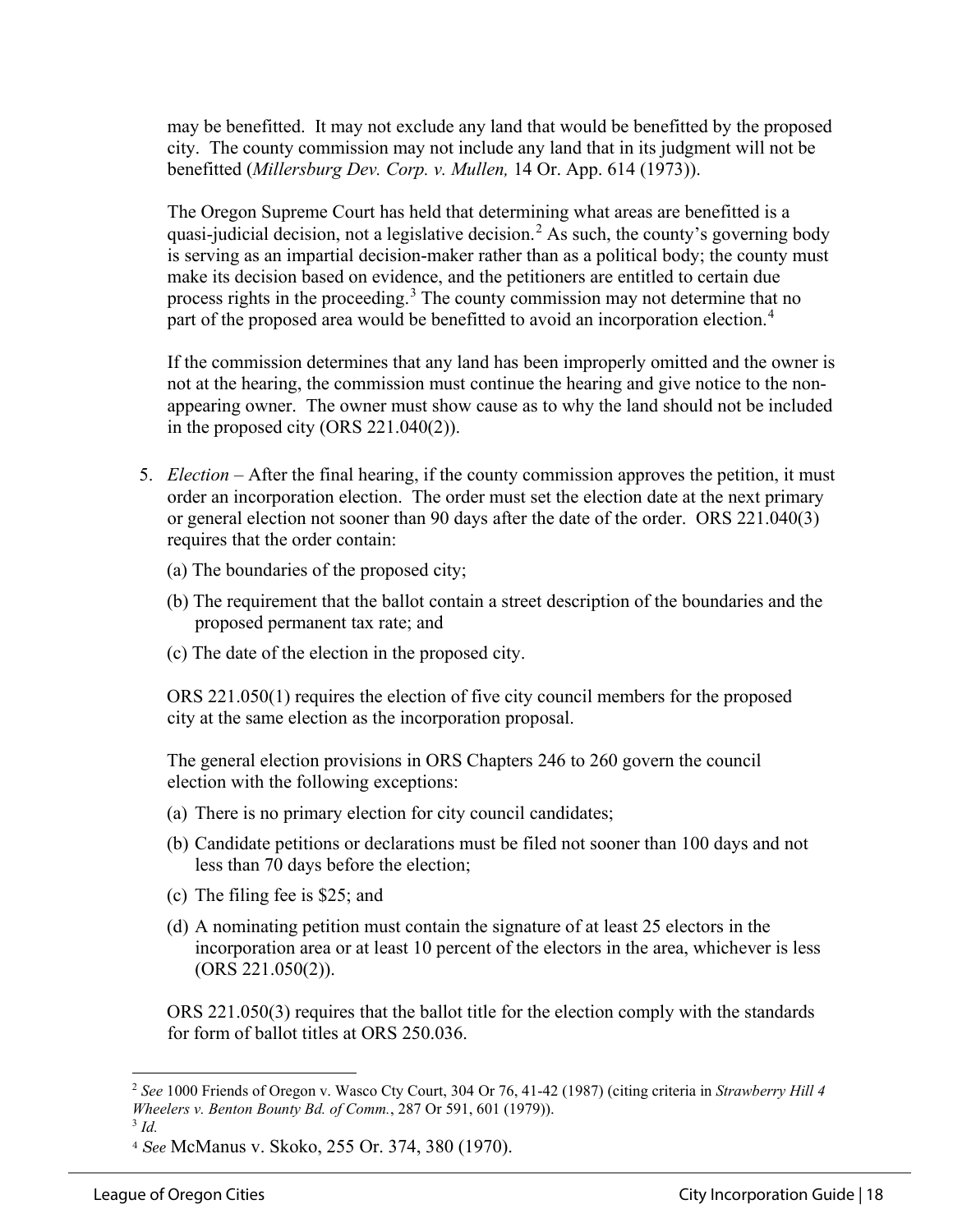The county commission must proclaim the results of an election favoring incorporation within 30 days of the election date. The commission must also declare which city council candidates are elected. The results favor incorporation if a majority of the votes cast favor incorporation and: at least 50 percent of the electors eligible to vote cast a ballot; or the election was part of held in May or November of any year (ORS 221.050(4)).

If the election results favor incorporation:

- (a) The area proposed in the election notice is incorporated as a city from the election date;
- (b) The proposed rate limit is the permanent tax rate for the new city; and
- (c) The five council members elected must take office not later than the  $10^{th}$  day after the county commission proclamation (ORS 221.050(5)).

ORS 221.061 requires that the new city pay from its general fund for all expenses of the election, and for the expenses for the legal description of the incorporation petition. If the incorporation is not approved by the voters, all expenses of the election and the legal description must be paid from the general fund of the county.

#### **Additional Requirements Within Three Miles of City and Outside Urban Growth Boundary**

ORS 221.034 was added to the incorporation statutes in 2001. It applies when the area to be incorporated is within three miles of an existing city, and outside a city or metropolitan urban growth boundary. Under this section the incorporation petition must be accompanied by an affidavit signed by a chief petitioner stating that 10 percent of the electors within the area favor the proposed incorporation. It must also state that the chief petitioners have discussed the proposed city, including expansion of urban growth boundaries, with neighboring cities. See Appendix E for additional information.

ORS 221.034(2)(c) requires that the economic feasibility statement required by ORS 221.035 contain:

- (a) A plan and provision for cost-effective urban services at a minimum level adequate to meet current needs and projected growth; and
- (b) A proposed permanent tax rate for operating revenues for the urban services, and
- (c) A plan for residential development at or above urban density of a similar existing city within county, or within three miles of the Metro boundary.

Under ORS 221.034(2)(d), if the proposed city is required to complete a public facility plan and a transportation systems plan, it must demonstrate the ability to provide urban services to meet current needs and projected growth. This requirement may be met with urban services agreements with cities or districts under ORS 195.060.

ORS 221.034(3) provides that if the council of a neighboring city determines that the proposed incorporation adversely affects the existing city, the council may ask the county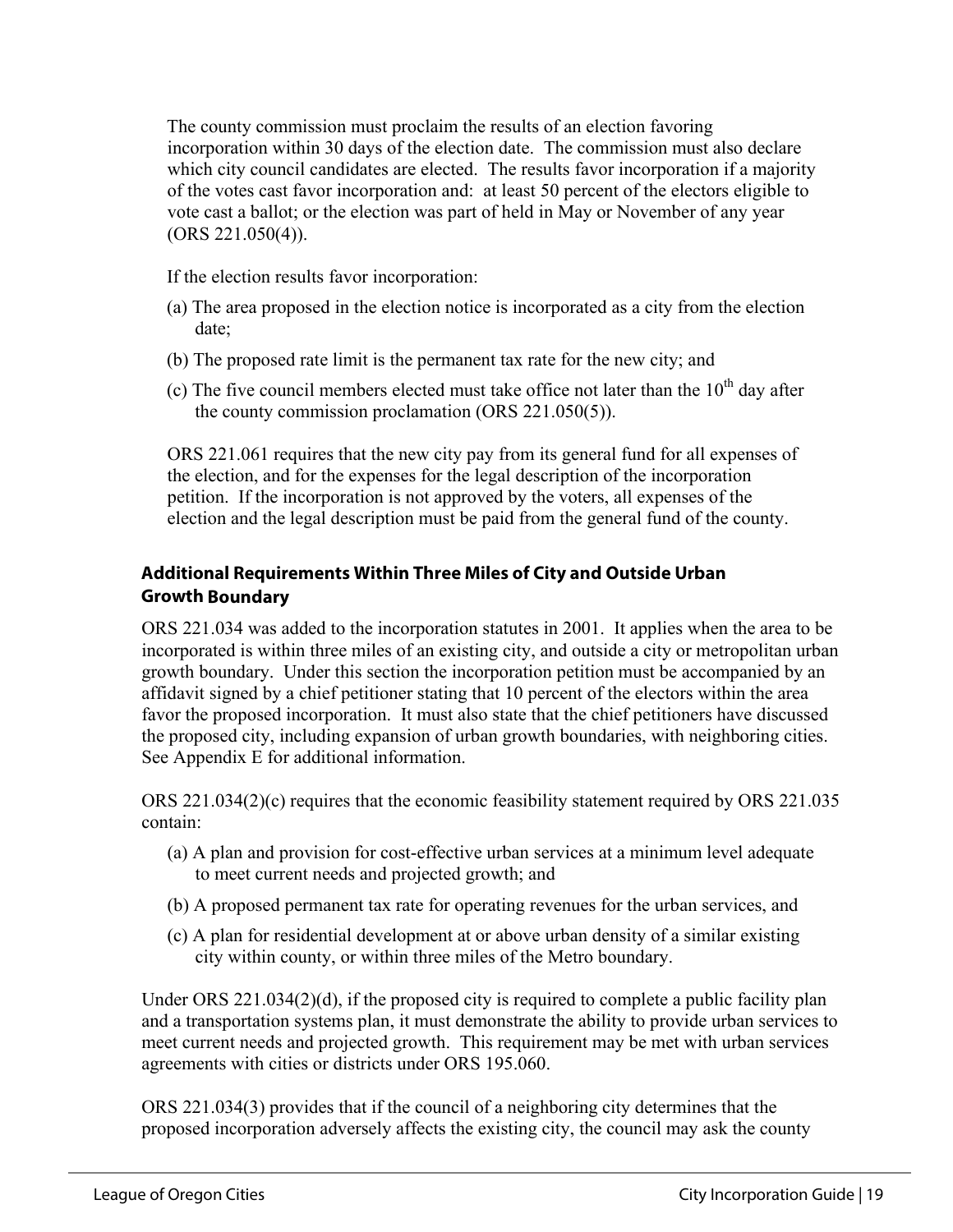commission to reject the petition and terminate the incorporation proceedings. The city objections must be heard and considered by the county commission at a public hearing held under ORS 221.040.

At the hearing, if the county commission finds either that any of the requirements of ORS 221.034(2) are not met, or that the proposed incorporation will adversely affect a neighboring city, the county commission must order the termination and prepare findings and reasons for its order (ORS 221.034(4)).

The county commission order is subject to review by the Oregon Land Use Board of Appeals as provided in ORS 197.830 to 197.845(ORS 221.034(5)). In addition, Metro Code 3.09.060 *et seq*. requires appeals to the Metro Boundary Appeals Commission of contested final boundary change decisions. This seems to apply to city incorporation decisions made by the Clackamas, Multnomah and Washington county commissions.

#### **Additional Requirements for Lane County**

Lane County is within the only remaining local government boundary commission. Incorporation petitions for cities proposed within Lane County must use Secretary of State Form SEL 702A. A certified copy of the incorporation petition must be filed with the boundary commission within 10 days of its filing with the county commission (ORS 199.476). The petition must be accompanied by an economic feasibility analysis and an estimate of the tax rate derived from the analysis. Unless the boundary commission approves the economic feasibility analysis, the county clerk cannot authorize the circulation of the petition. Additionally, for proposed cities within Lane County, each signature page of the petition must contain a statement that the economic feasibility analysis was approved by the boundary commission, that the analysis is available for inspection at the offices of the boundary commission, and that, subsequent to the gathering of the petitioners, the boundary commission must review and approve the proposal prior to submission at an election. See Appendix E for details.

#### **Procedures for Rural Unincorporated Community**

ORS 221.036 was also added to the incorporation statutes in 2001. It applies to areas that include a rural unincorporated community outside of Metro's urban growth boundary, but which are in the process of being included in the Metro urban growth boundary. If a notice of intent to prepare an economic feasibility statement or incorporation petition has been filed for the area, it may continue incorporation under ORS 221.034 before the area is included in the Metro acknowledged urban growth boundary. The area proposed for incorporation may also include lands within the Metro urban growth boundary. See Appendix E for more information.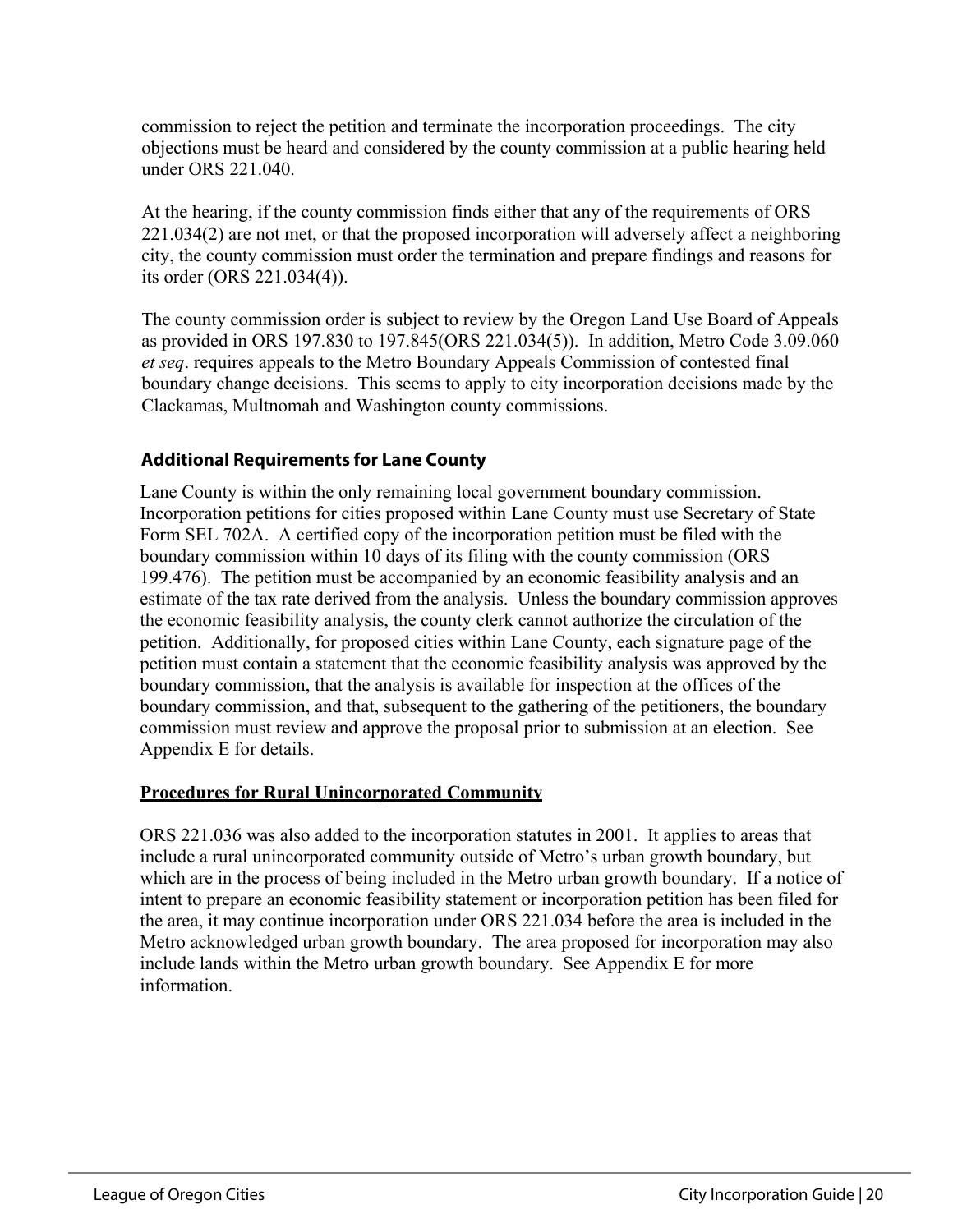## **THE COUNCIL**

As explained earlier, the five initial city council members are elected at the incorporation election, and take office within 10 days of the county commission proclamation of the election results (ORS 221.050).

The two members receiving the highest number of votes have terms ending the first Monday in January, following the second general election after incorporation. The terms of the other three councilors end the first Monday in January following the first general election after incorporation (ORS 221.090).

Once a city is incorporated under ORS 221.010-221.100, then ORS 221.110-221.140 provides the legal basis for city council decisions until city voters adopt a home rule charter (*Davidson Baking Co. V. Jenkins*, 216 Or. 51 (1959)).

ORS 221.120 provides that the council may fill council vacancies by appointment for the remainder of the term. The powers of the city are vested with the council. A majority of the council members constitutes a quorum for council decisions. To have legal effect a majority of the council must approve council decisions. The council must meet at least once each month.

The council must appoint one of its own members to serve as mayor. The council must appoint a mayor at its first meeting of each odd-numbered year. The mayor's term is two years. The mayor is the council presiding officer and must sign all ordinances passed by the council (ORS 221.130).

The council may appoint a municipal judge and any other city officers it deems necessary. City officers may be removed at the discretion of the council, and their compensation is set by the council. City officers have the duties assigned by the council (ORS 221.140).

ORS 221.160 provides for special elections to fill council vacancies whenever the number of remaining city council members is insufficient for a quorum.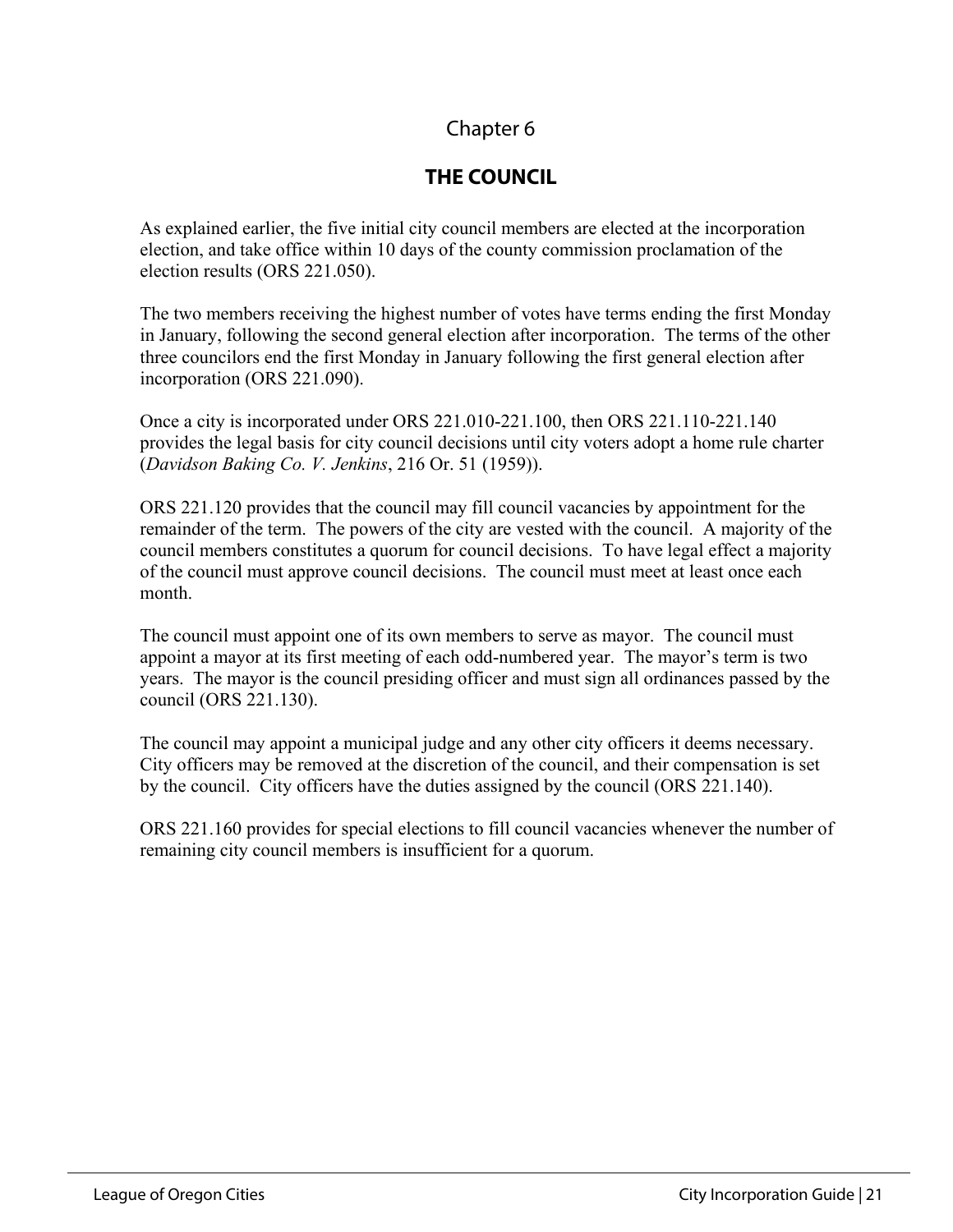## **COUNCIL MEETINGS**

#### **Call for Meeting**

City councils are "governing bodies" and must comply with provisions of the Oregon Public Meeting Law (ORS 192.610–192.690). This law applies to all city council meetings. Council meetings must be held in a place where there is no discrimination on the basis of race, creed, color, sex, age, national origin or disability (ORS 192.630). The council organizational meeting may be initiated by a call for a special council meeting that is circulated for the signatures of the council members. At least 24-hour notice of the meeting is required and it must meet the requirements of ORS 192.640.

#### **Election of Mayor**

ORS 192.650 requires the recording of the vote of each council member. This includes election of the mayor. The council may choose to vote by signed ballots. Voice or hand voting is sufficient as long as it is recorded.

#### **Minutes and Council Rules**

ORS Chapter 192 also prescribes that minutes must include the attendance and the disposition of all motions, resolution, orders and ordinances proposed. The substance of any discussion should be recorded in the minutes. Verbatim transcripts are not required.

The League of Oregon Cities has sample council rules for agendas and order of business.

#### **Census**

The city's monthly share of state shared revenues does not begin until the local census has been taken and certified by the Population Research Center at Portland State University. Contact with Portland State should take place so the city council can approve the census request at its very first meeting.

#### **Budget**

The expenditure of money by a city requires an approved budget. For this reason, the budget process should begin immediately. The council must appoint a budget officer and the citizen members of the budget committee. The budget committee is made up of the governing body and an equal number of citizens. The term of the citizens is three years, and the initial terms are staggered so that about one-third of the terms end each year.

Cities are subject to local budget law as set out in ORS Chapter 294. This law establishes procedures for the annual preparation, adoption, and administration of the budget and prescribes opportunities for citizen involvement. The Property Tax Division of the Oregon Department of Revenue explains the requirements in its "Local Budgeting Manual." The Oregon Government Finance Officers Association has developed supplementary materials to assist the budget officer and budget committee.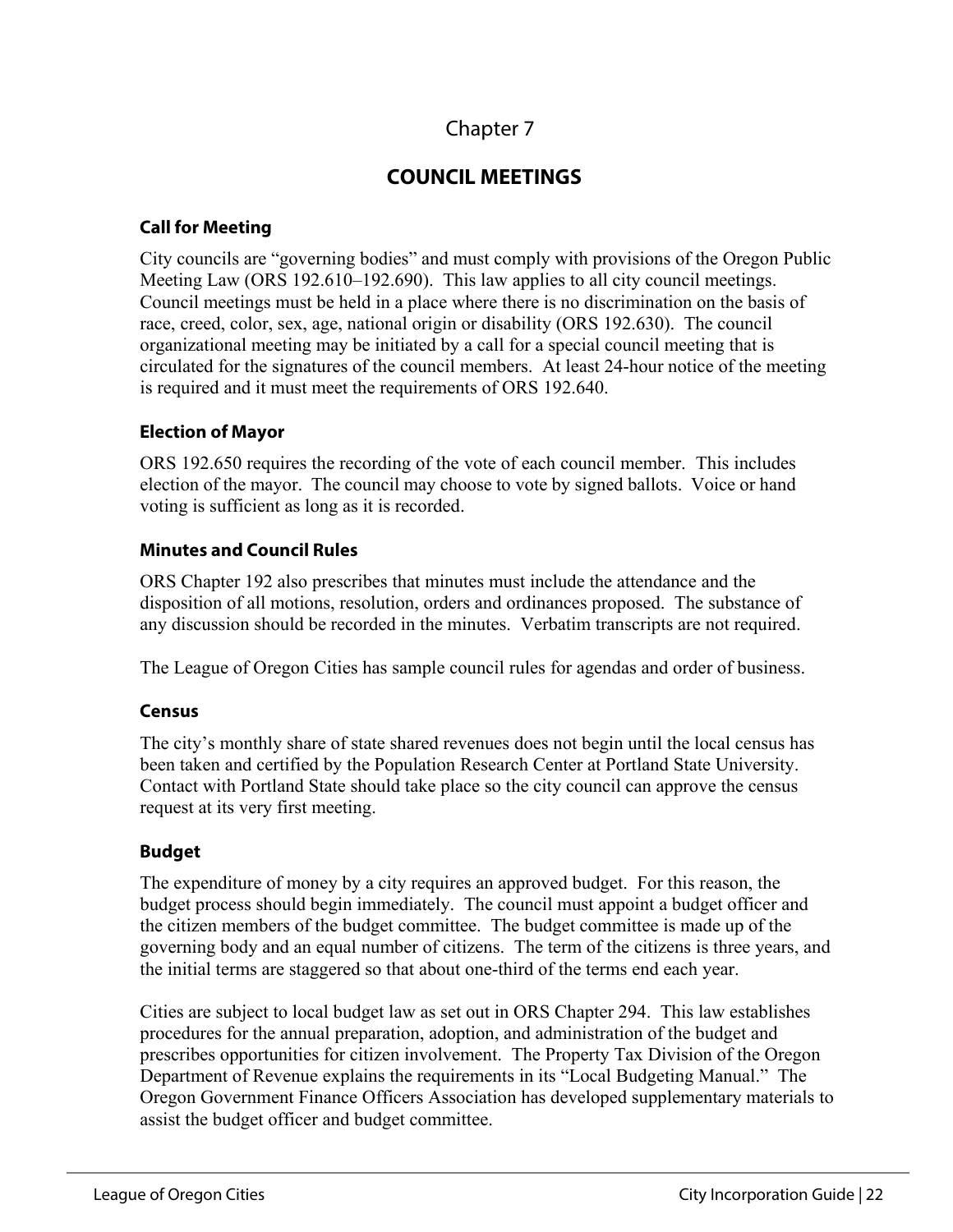If the adopted budget calls for a property tax as a revenue source, council may levy by ordinance a tax up to the limit of its permanent tax rate. A permanent tax rate provides continuing taxing authority.

Oregon's local budget law is silent about the fiscal actions of a city between the council election and the budget adoption. The city should seek advice from the Property Tax Division of the Oregon Department of Revenue about how to handle necessary financial transactions during the interim.

#### **Comprehensive Planning**

ORS Chapters 197 and 227 govern the new city's land use planning responsibilities. The city must prepare and adopt a comprehensive plan consistent with the statewide goals adopted by the Oregon Land Conservation and Development Commission (LCDC). There are LCDC administrative rules that apply the statewide goals to incorporation and the adoption of a comprehensive plan for the new city (OAR, Chapter 660, Division 14).

The plan must be coordinated with the county and acknowledged by the LCDC before it is official. The typical plan contains a generalized map indicating preferred land uses, a series of goals and policies defining those uses, and references to the data and assumptions on which the plan is based. The nature of the plan will directly respond to the complexity of the community.

The council should officially ask the LCDC county coordinator and field representative to begin the development of a comprehensive planning work program and grant application.

The county coordinator and the area's field representative from the Oregon Department of Land Conservation and Development (DLCD) will assist the city in developing a suggested work program. Information gathered for the feasibility study should provide much of the base data for the comprehensive plan and should be shared with the DLCD to assist in determining what tasks still need doing. The work program will be reviewed by the DLCD and a mutually accepted compliance schedule (work program) will be developed.

Historically, the program has provided funds for a portion of the planning effort. Small cities have generally contracted with the county, the local council of governments, or a private planning consulting firm to prepare the comprehensive plan.

The opportunity for citizen involvement in all phases of the planning process is a state requirement. The city is required to develop a participation program and submit it to the LCDC for approval. It's helpful to involve citizens in designing the involvement strategy.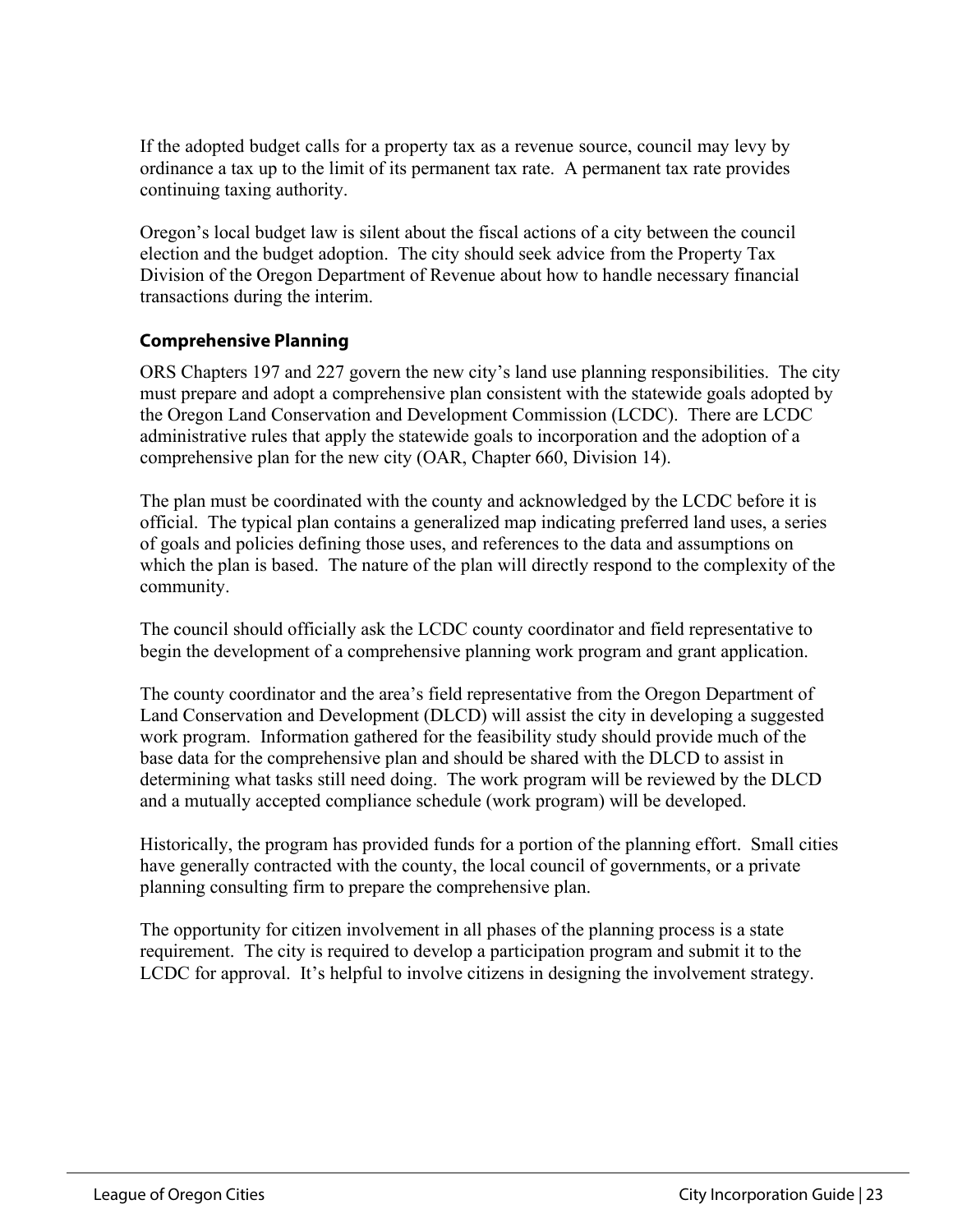ORS 227.020 allows but does not require appointment of a city planning commission. A city may choose to have the governing body also serve as the planning commission. If a city does create a planning commission, ORS Chapter 227 includes requirements for the occupational makeup of the commission.

The community can anticipate at least a year for preparation, review and adoption of the plan. ORS 197.757 allows up to four years to accomplish this task.

#### **Employee Recruitment**

The first employee as well as all subsequent employees must be chosen under procedures that are job-related and non-discriminatory. The city council should write a job description and recruit, interview and select on the basis of that description. The Local Government Personnel Institute can provide technical assistance and sample procedures.

#### **Insurance**

Arrangements should be made to secure property and liability insurance coverage. Cities and their councils are not immune from lawsuits. The property coverage must come from a private carrier. Liability insurance may be obtained from a private carrier or through Citycounty Insurance Services.

#### **Intergovernmental Relations**

Other local governments in the area, including the county, other cities, special districts and school districts will have an interest in and be affected by city decisions. These should be contacted early in the incorporation process and can be very helpful.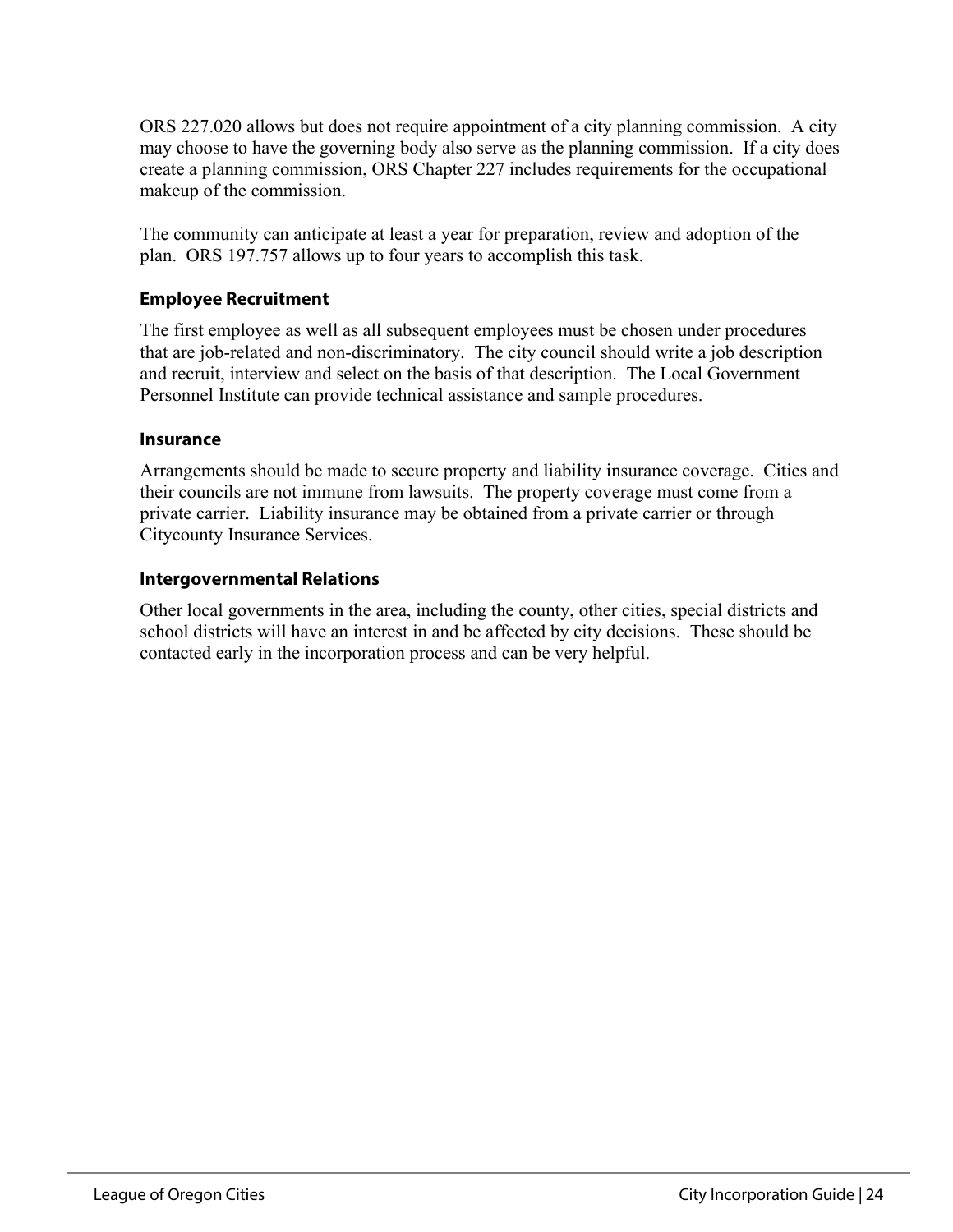## **FORM OF CITY GOVERNMENT**

The government provided by ORS Chapter 221 is essentially the weak-mayor form. The legislative and administrative functions, including appointments of city officers and employees, rest with the city council. The state statutes may serve indefinitely as the city's "charter." On the other hand, city voters may choose to adopt a city home rule charter that provides for the government structure that better suits local needs and desires.

Almost all of Oregon cities have developed their own charters. Reasons for home rule charter adoption include: direct election of the mayor; delegating authority to the mayor; adding a primary election; increasing the number of council members; nominating the council by district; electing the council by district; filing vacancies by special election; changing length of terms; and establishing a city manager position.

Cities normally appoint a citizen charter committee to suggest charter provisions after extensive public involvement. Since 1947, charter drafting has been guided by a model charter prepared and revised by the Bureau of Governmental Research and Service and the League of Oregon Cities (LOC). The most current "Model Charter for Oregon Cities" was updated by LOC in 2004. The model charter provides for a general grant of powers to the city rather than a list of specific city powers. Most policy decisions are left to ordinances.

Most small Oregon cities have chosen a weak-mayor form of government. Some by ordinance have created the position of city administrator. Medium-sized cities generally use a councilmanager form of government. An exception is Beaverton, which has a strong-mayor charter. Portland is the only city in Oregon with a full-time paid commission form of government.

Under a weak-mayor form of city government, the mayor does not appoint administrative personnel, directly supervise employees, have a veto over council ordinances, or appoint committees without council confirmation. All administrative as well as legislative authority rests with the council. Weak mayor cities sometimes create by ordinance a city administrator position to implement council policy.

The strong-mayor form of government makes the mayor the chief executive while leaving the legislative role with the council. In addition to administrative responsibility and authority, the strong-mayor usually has veto power over council ordinances.

Commission government places administrative and legislative responsibility with the same group of three to five elected officials. For their legislative role, Portland's four commissioners and the mayor comprise the city council with the mayor presiding. The mayor chooses which commissioner heads what department to carry out administrative duties.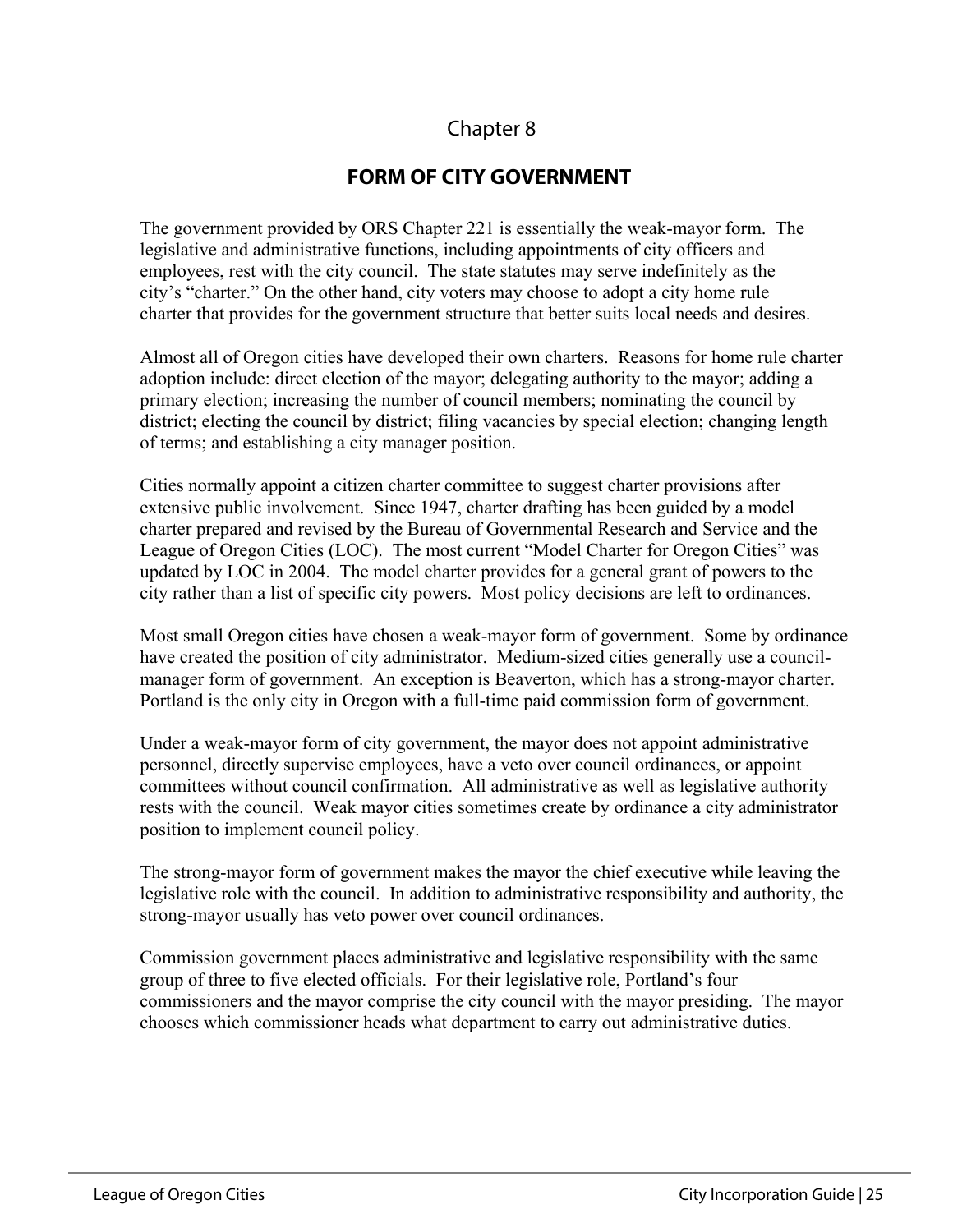The council-manager form of government places legislative responsibility with the council (that includes the mayor). The city council appoints the city manager, who is responsible for all administration including appointment of city personnel.

Regardless of the form of government or size of city, councils generally consider policy formulation their most important responsibility. That responsibility also includes how their policy is administered. The smaller the city, the more likely it is for the council to be both the policy-setters and the policy-administrators. As a city grows, the council's role usually shifts from doing to supervising and eventually monitoring. The administrative involvement of the council is not just a function of size. It also responds to the interests and time of the council members, as well as constituent expectations. A council member's tasks can include everything from shelving books and cleaning storm drains to representing the city before state agencies and the legislature. Sometimes council tasks are formalized by the use of council committees.

Except for Portland's full-time commissioners and Beaverton's mayor, Oregon's city councils and mayors serve with little or no compensation. Compensation may take the form of a mileage allowance, or a per diem for official meetings or expenses for official functions. Charters may prescribe or prohibit compensation, or they may, as in the Incorporation Act (see Chapter 5) and the model charter, leave it for city council determination.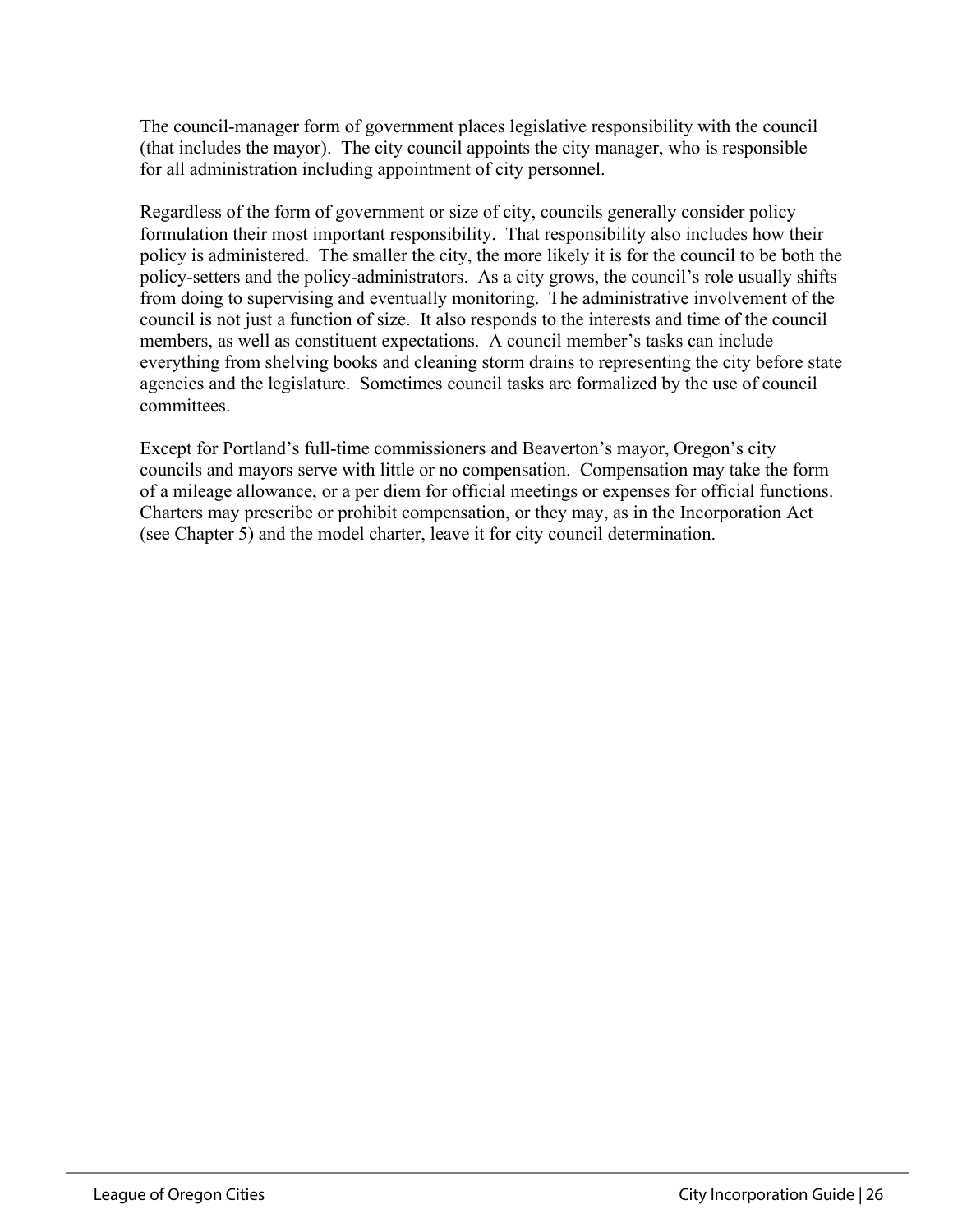## **DISINCORPORATION**

A city may disincorporate if it has no outstanding debt or "other obligation." The city may surrender its charter, disincorporate and cease to exist if a majority of the city voters authorize it. The election may be called in response to an initiative petition. The procedures are found in ORS 221.621.

Under ORS 221.650, the city has 30 days after the disincorporation election to convey all its property to the county. At the end of 60 days after the election the city ceases to exist.

Disincorporation efforts are rare. The city of Juntura, population 60, disincorporated in 1976 after 63 years as a city. Draperville and Long Martin disincorporated in 1950 and 1968 after less than one year as cities. Waterloo, incorporated in 1893, rejected disincorporation in a 2002 election.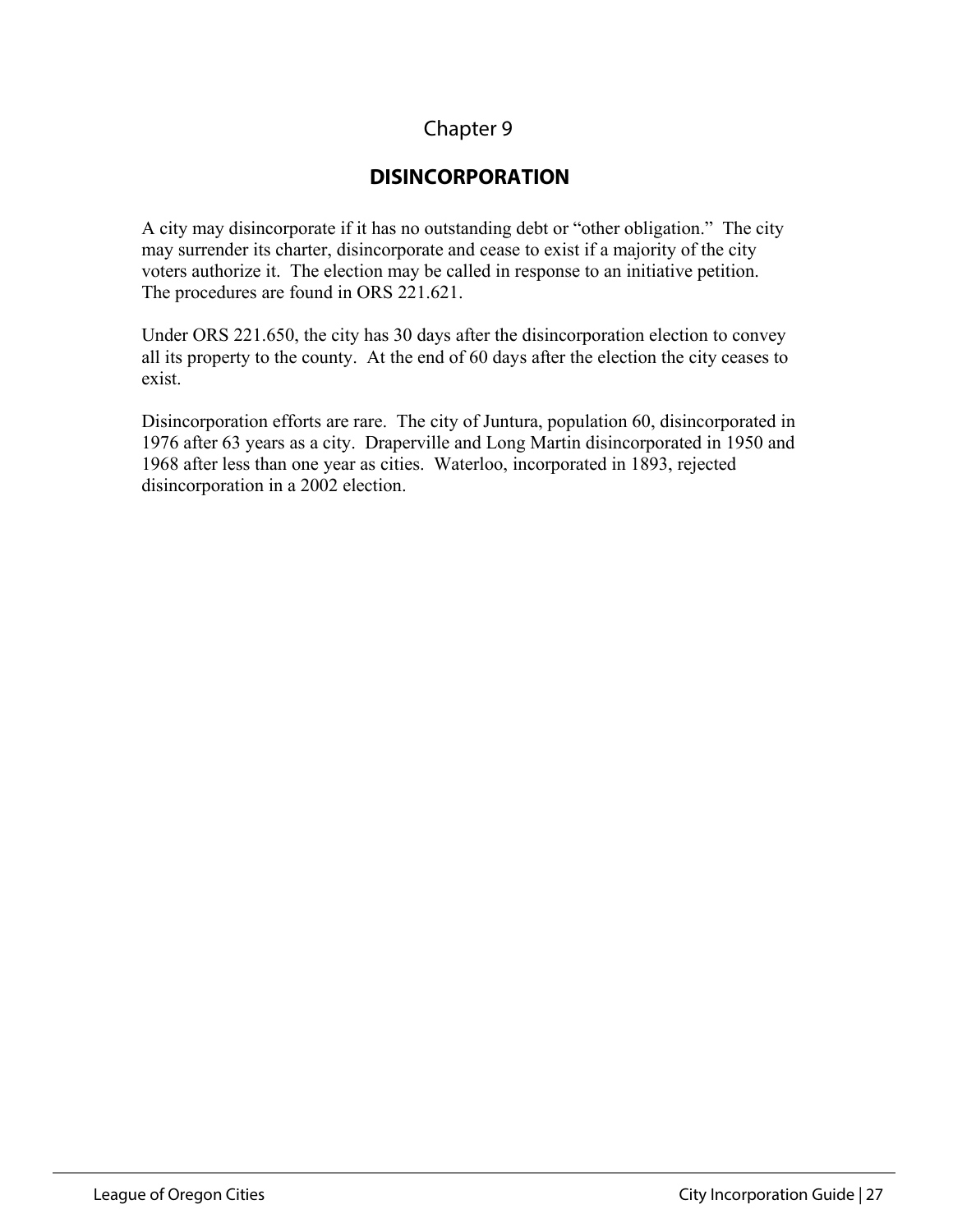## **Appendix A**

## FOR ADDITIONAL RESOURCES SEE…

#### **LOCAL GOVERNMENT SOURCES**

- 1. County Governments General Listing (Oregon Blue Book): [http://bluebook.state.or.us/local/counties/coun](http://bluebook.state.or.us/local/counties/counties.htm) [ties.htm](http://bluebook.state.or.us/local/counties/counties.htm)
- 2. League of Oregon Cities 1201 Court St. NE, Suite 200 Salem, OR 97301
- 3. Local Government Personnel Institute 660 Hawthorne Ave. SE, Suite 150 Salem, OR 97301 Phone: (503) 588-2251 <http://www.lgpi.org/> Toll-free phone: (800) 452-0338 Salem phone: (503) 588-6550 [www.orcities.org](http://www.orcities.org/)

#### **STATE AGENCY SOURCES**

- 4. Boundary Commission, Lane County 99 E. Broadway, Suite 400 Eugene, OR 97401 Phone: (541) 682-4425
- 5. Election Division Secretary of State 900 Court Street NE Capitol Room 136 Salem, OR 97310-0722 Phone: (503) 986-1518 [www.sos.state.or.us/elections/elechp.htm](http://www.sos.state.or.us/elections/elechp.htm)

#### **LEAGUE OF OREGON CITIES PUBLICATIONS\***

Model Charter for Oregon Cities

Home Rule in Oregon Cities

City Handbook

A-Z Index

Conducting Effective Meetings

Recruiting a City Administrator

Evaluating a City Administrator

\*These publications, as well as others, can be ordered or downloaded (if available) on LOC's web site at: http://www.orcities.org.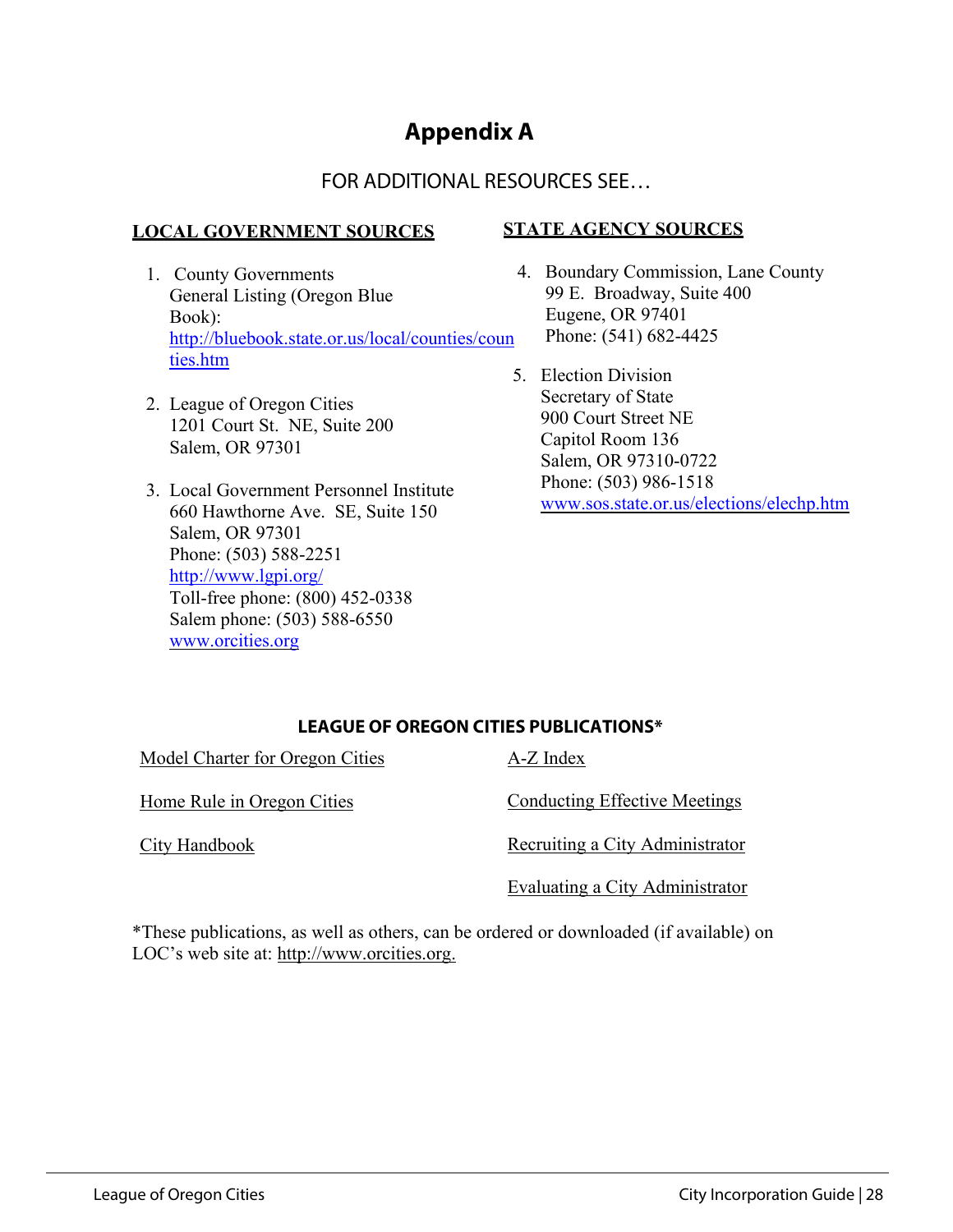# **Appendix B**

#### INCORPORATING A CITY IN OREGON – A WHITE PAPER

This memorandum provides a brief explanation of the procedures for incorporating a city under Oregon law, and once incorporated, what source of law governs the form and function of city government. The answer to the first question is found in Oregon's Incorporation Act, ORS 221.010 to 221.110, which sets out the procedure for incorporating a new city from unincorporated territory. The answer to the second question depends on whether a city has adopted a home rule charter; if not, Oregon's Incorporation Act dictates the form and function of city government, unless and until the voters of the city adopt a home-rule charter. Both of those issues are explored in more detail below.

#### **I. Forming a City: Oregon's Incorporation Act**

The Oregon Legislature first adopted the Incorporation Act in 1893. *See* Or Laws 1893, p 119. Currently codified at ORS 221.010 to 221.110 , the Incorporation Act sets out the procedure for incorporating a new city from unincorporated territory.[5](#page-29-0) ORS 221.020 grants the citizens of Oregon living in an unincorporated area the right to incorporate a city if certain conditions are met: "The people of an area, no part of which lies in an incorporated city and in which [at least] 150 persons reside, may incorporate a city by approving at an election called and held according to ORS 221.031 to 221.061 a proposition provided by those sections for incorporating the city." ORS 221.031 to 221.061, in turn, prescribe the procedures for gathering signatures and holding an incorporation election. For example, ORS 221.035 requires the proponents of incorporation to file an economic feasibility statement with the county clerk along with the completed incorporation petition. If the county clerk determines that the incorporation petition meets statutory requirements, the clerk will order an incorporation election. ORS 221.040(3). At that election, the voters will decide whether to incorporate and choose "five city council members for the proposed city[.]" ORS 221.050(1). Following the election, the county clerk will proclaim the results of the incorporation election and, if the results favor incorporation, which candidates for city council were elected. ORS 221.050(4). Assuming the return favored incorporation, the five new city council members take office within 10 days of the county clerk's proclamation of the results of the election. Because the process for establishing a new city under the Incorporation Act is quite involved, the League of Oregon Cities published a guide to the Incorporation Act to help make sense of the process.<sup>[6](#page-29-1)</sup>

#### **II. Other Methods of Incorporation**

Examining statutory incorporation procedures raises an important question: Can a new city in Oregon be incorporated only under the Incorporation Act? The short answer is likely "yes." This section will briefly discuss, however, two other means of incorporation; one of which is no longer used in Oregon and one which may or may not be valid.

According to a prominent treatise on municipal law, municipal corporations can be created in one of three ways: (1) through a special act of the a legislature; (2) through a general law governing

<span id="page-29-0"></span><sup>&</sup>lt;sup>5</sup> A new city can also be created through the consolidation of existing cities, the consolidation of an existing city and unincorporated territory, or both. *See* ORS 222.210 to 222.310.

<span id="page-29-1"></span><sup>6</sup> *See* League of Oregon Cities, *Incorporation Guide: City Incorporation in Oregon* (Feb 2016), http://www.orcities.org/Portals/17/Library/LOC%20Incorporation%20Guide%20UPDATED%20Feb%202016%20F INAL-2.pdf.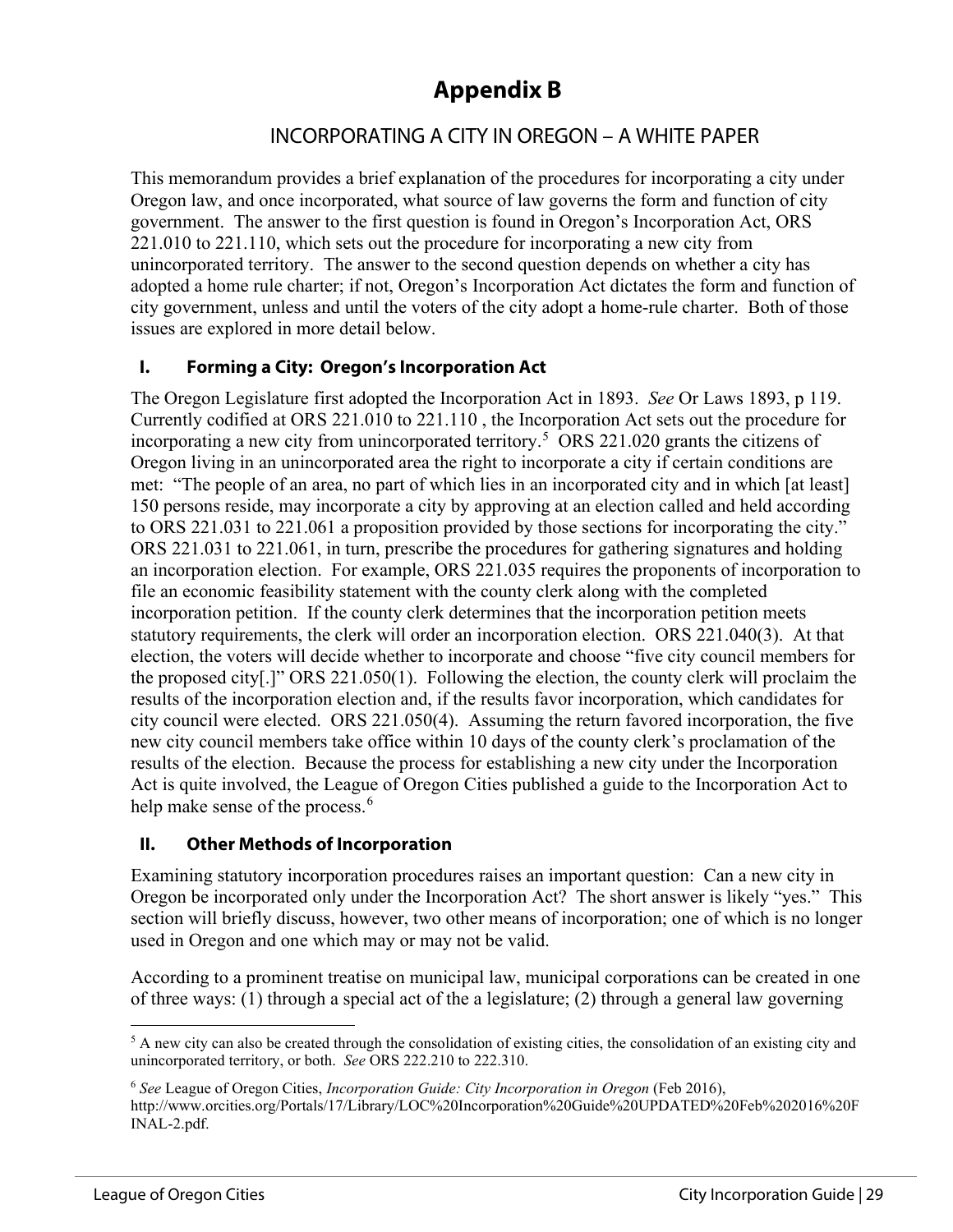incorporation; or (3) through the adoption of a home rule charter.<sup>[7](#page-30-0)</sup> As the following sections explain, municipal corporations are no longer created through special legislation, at least in Oregon, and it is not entirely clear whether incorporation through adoption of a home rule charter is permissible. It is likely that the only method of incorporation currently permissible is through the general incorporation statute.

#### **A.** *Special Legislation*

From the colonial era through the Gilded Age, cities in the United States were created through special legislation.<sup>[8](#page-30-1)</sup> That is, a territorial or state legislature would create a new municipal corporation (whether city, port, water district, *et cetera*) by enacting a bill that both created the new corporation and acted as the corporation's charter. If the citizens of the state or territory wanted to incorporate a city, they had to lobby the legislature to do so on their behalf. Many Oregon cities were originally created via special legislation.<sup>[9](#page-30-2)</sup> For example, the Legislative Assembly of the Oregon Territory incorporated the city of Portland in  $1851<sup>10</sup>$  This legislation also outlined the structure of Portland's government<sup>[11](#page-30-4)</sup> and vested the city council with certain powers and duties.[12](#page-30-5) Likely because municipal corporations were directly created by state and territorial legislatures, the prevailing legal theory of the time posited that cities and other local governments were simply subordinate departments of the state. Indeed, the United States Supreme Court declared that apart from state constitutional protections, "municipalities have no inherent right of self-government which is beyond the legislative control of the state."<sup>13</sup> Thus,

<span id="page-30-0"></span><sup>&</sup>lt;sup>7</sup> Eugene McQuillin, 1 The Law of Municipal Corporations,  $\S 3.35$  (3d ed 1998) (hereafter "McQuillin").

<span id="page-30-1"></span><sup>8</sup> McQuillin, § 3.36 ("Originally, in this country, the power to create municipal corporations was always exercised by a special act of the legislature.").

<span id="page-30-2"></span><sup>9</sup> Examples include the City of Adams, see Act of February 5, 1903 (SB 76), the City of Ontario, see Act of February 13, 1903 (HB 236), and the City of Stayton, see Act of February 2, 1903 (SB 28).

<span id="page-30-3"></span><sup>&</sup>lt;sup>10</sup> See A Bill to Incorporate the City of Portland In Washington County, HB 29 (Jan 14, 1851), available at [http://efiles.portlandoregon.gov/Record/3672705/.](http://efiles.portlandoregon.gov/Record/3672705/)

<span id="page-30-4"></span><sup>&</sup>lt;sup>11</sup> For example, the governing body of the new city consisted of "one mayor, one recorder, and five councilmen[.]" Id. § 2.

<span id="page-30-5"></span> $12$  Section 13 granted the city council the power to "license, or prohibit, shows and exhibitions," in addition to the power to "levy a tax upon the real estate and personal property, subject to taxation for territorial and county purposes, within the limits of said corporation<sup>[1]</sup> Id. § 13.

<span id="page-30-6"></span><sup>13</sup> *City of Trenton v. New Jersey*, 262 US 182, 187 (1923). The Court went on to state that

<sup>&</sup>quot;[a] municipality is merely a department of the state, and the state may withhold, grant or withdraw powers and privileges as it sees fit. However great or small its sphere of action, it remains the creature of the state exercising and holding powers and privileges subject to the sovereign will."

Id. See also *Hunter v. City of Pittsburgh*, 207 US 161, 178-79 (1907) (declaring that municipal corporations are mere "convenient agencies" of the state).

It should be noted that some scholars reject the Hunter/Trenton doctrine and argue that the federal constitution does indeed offer substantive protections for cities qua cities. They typically find that protection in the Tenth Amendment, which reserves powers to the states "or to the people." See Jake Sullivan, The Tenth Amendment and Local Government, 112 Yale LJ, 1935 (2003); *see also* David J. Barron, *A Localist Critique of the New Federalism*, 51 Duke LJ 377 (2001) (setting out a federalism versus localism inquiry); Jay S. Bybee, *The Tenth Amendment Among the Shadows: On Reading the Constitution in Plato's Cave*, 23 Harv JL & Pub Pol'y 551 (2000) (exploring ways in which to understand the Tenth Amendment in the context of American federalism).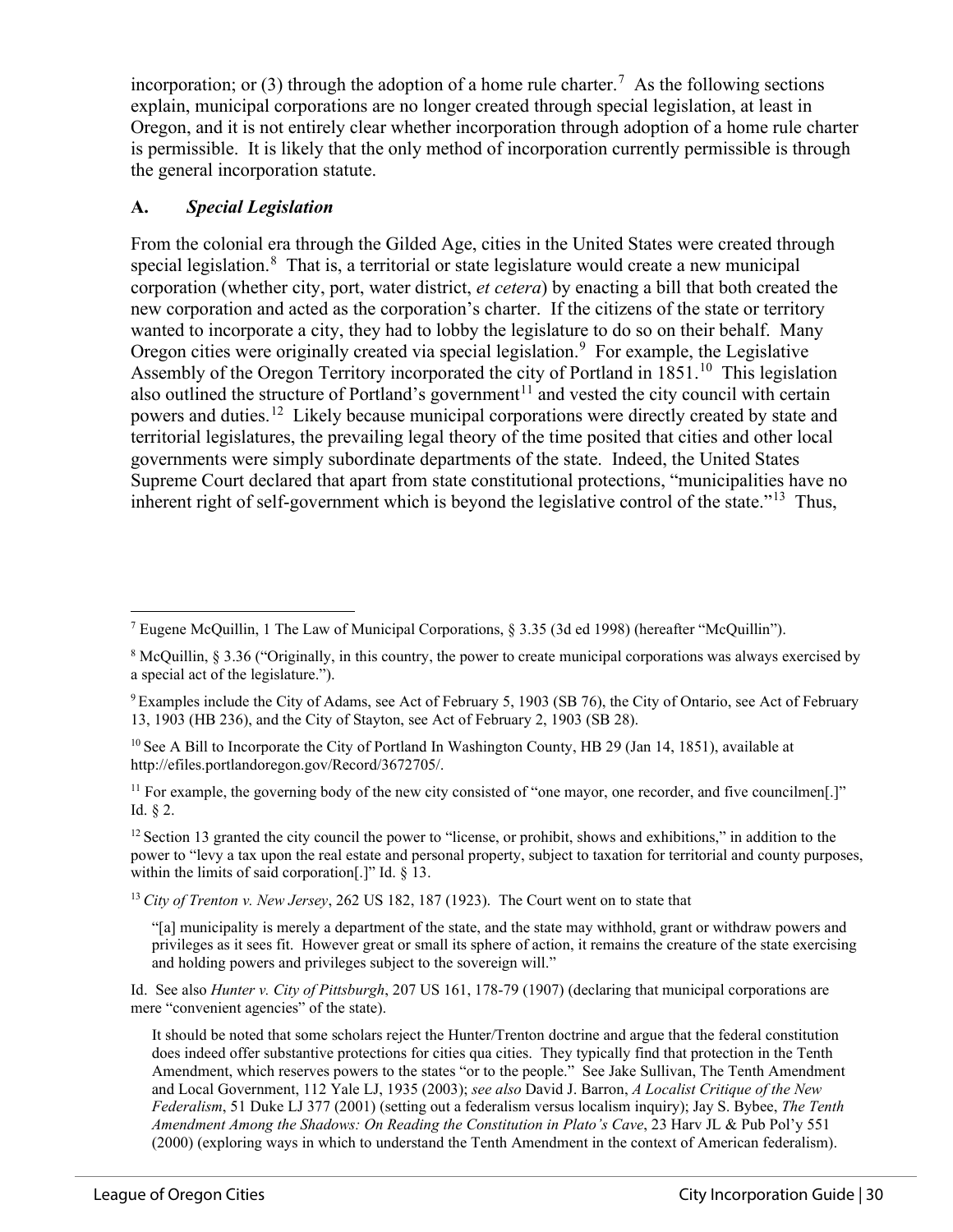each municipal corporation depended on the state legislature to enact and amend its charter, and municipal corporations enjoyed only those powers and privileges granted by the state.<sup>[14](#page-31-0)</sup>

#### **B.** *Special Legislation Abolished*

Not surprisingly, the special-legislation model resulted in a patchwork of incongruous legislation and common law that more often reflected political cronvism than reasoned policymaking.<sup>[15](#page-31-1)</sup> Further, special legislation had the effect of placing conditions on local populations without the consent or input of the local municipal authorities or inhabitants. Partly in response to those inequities and coupled with a growing populist political movement, voters in many states began to push for more local control over local affairs.<sup>[16](#page-31-2)</sup> In Oregon, the Legislative Assembly enacted and amended municipal charters until 1906, the year the voters of the state approved the home rule amendments to the Oregon Constitution. First, Article XI, section 2, abolished the authority of the Legislature to enact or amend municipal charters by special legislation:

"Corporations may be formed under general laws, but shall not be created by the Legislative Assembly by special laws. The Legislative Assembly shall not enact, amend or repeal any charter or act of incorporation for any municipality, city or town. The legal voters of every city and town are hereby granted power to enact and amend their municipal charter, subject to the Constitution and criminal laws of the State of Oregon[.]"

Second, Article IV, section 1(5) extended initiative and referendum powers "to the qualified voters of each municipality and district as to all local, special and municipal legislation of every character in or for their municipality or district."[17](#page-31-3) Taken together, Article XI, section 2, and Article IV, section 1(5), "allow the people of a locality to decide upon the organization of and the scope of its powers under its charter without having to obtain statutory authorization from the legislature, as was the case before the amendments."<sup>18</sup> The people of a municipality no longer

<span id="page-31-0"></span><sup>&</sup>lt;sup>14</sup> That principle is often called "Dillon's Rule," named after Iowa Supreme Court justice, and later federal judge, John F. Dillon. Dillon wrote an influential treatise on municipal law in which he argued that cities lacked inherent lawmaking powers. *See* 1 John F. Dillon, The Law of Municipal Corporations, § 9(b), at 93 (2d ed 1873). In Oregon, the courts neither uniformly nor slavishly followed Dillon's Rule. In fact, some late-nineteenth century Oregon cases took an expansive view of municipal authority, despite the absence of a constitutional home rule guarantee. *See* Paul A. Diller, *The Partly Fulfilled Promise of Home Rule in Oregon*, 87 Or L Rev 939, 943 & nn 20-21 (2008). It is true, however, that only the state legislature had the power to incorporate a city and amend a city charter, and the Oregon Supreme Court formally endorsed Dillon's Rule in 1882. *See City of Corvallis v. Carlile*, 10 Or 139 (1882).

<span id="page-31-1"></span><sup>&</sup>lt;sup>15</sup> The special legislation model of city-making had another practical consequence: tort liability. Oregon courts took the view that because counties were created by general law, county governments were not liable for defective roads and streets unless a statute conferred a duty on the county. In contrast, the corporate charter of a city placed a duty on the city to maintain its streets in good repair, unless the legislature specifically lifted that duty. *See Templeton v. Linn County*, 22 Or 313, 320 (Bean, J., concurring) (noting the distinction between county and city liability); *see also Horton v. OHSU*, 359 Or 168 188-91 (2016) (describing the difference between city and county liability in the context of the remedy clause, Article I, section 10, of the Oregon Constitution).

<span id="page-31-2"></span><sup>&</sup>lt;sup>16</sup> The populist drive in Oregon was largely led by William Simon U'Ren. U'Ren was instrumental in establishing the "Oregon System" of initiative and referendum, local home rule, and the popular election of U.S. senators. *See generally* Steven L Piott, GIVING VOTERS A VOICE: THE ORIGINS OF THE INITIATIVE AND REFERENDUM IN AMERICA (1995); Lincoln Steffens, UPBUILDERS (1st ed 1905).

<span id="page-31-3"></span><sup>&</sup>lt;sup>17</sup> Or Const, Art IV,  $\frac{1}{5}$  1(5).

<span id="page-31-4"></span><sup>18</sup> *LaGrande/Astoria v. PERB*, 281 Or 137, 142, *adh'd to on recons*, 284 Or 173 (1978).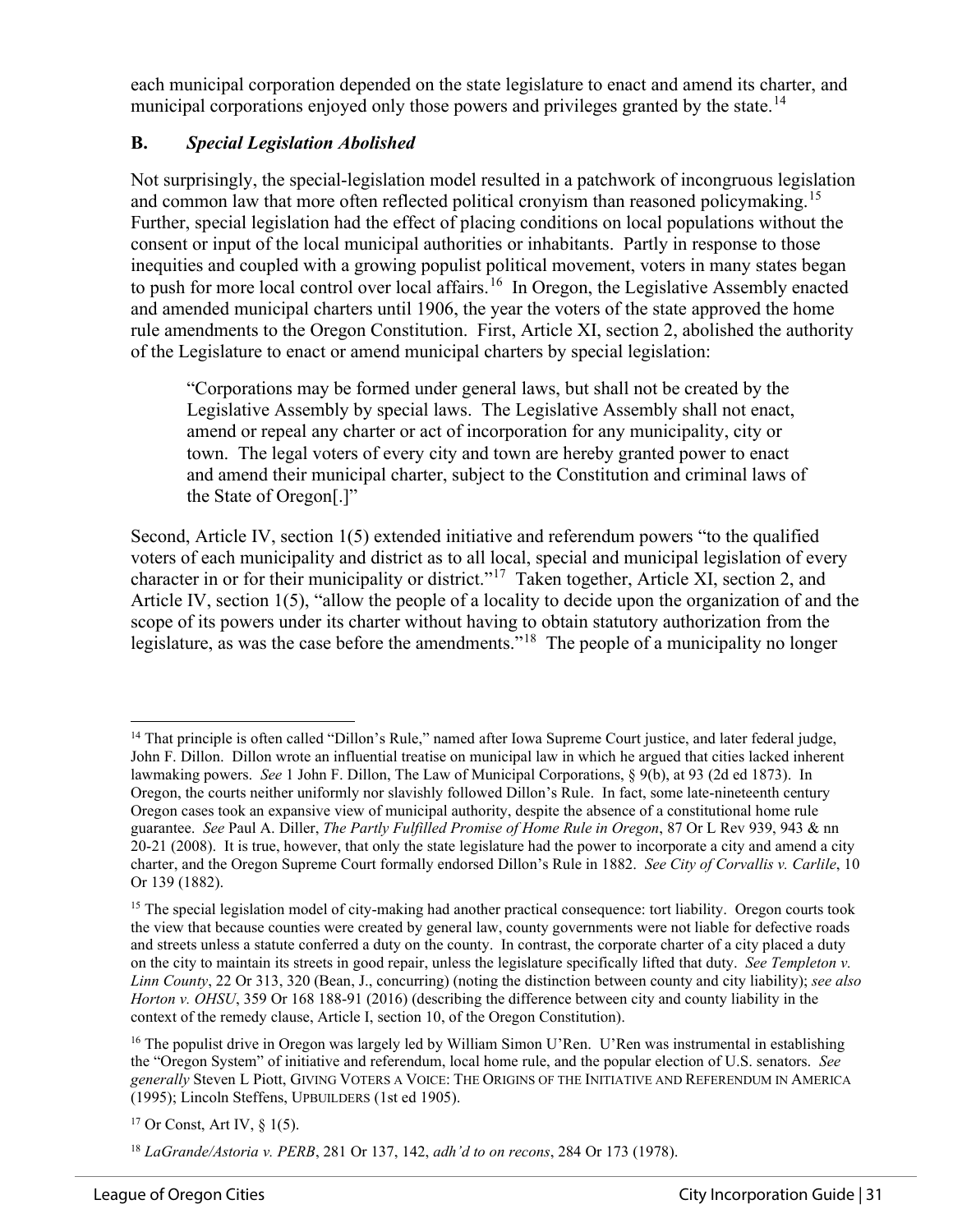had to lobby the state Legislature—and grapple with special interests in Salem—to amend their municipal charter in order to confront local policy issues.

Note that neither Article XI, section 2, nor Article IV, section 1(5), use the term "home rule," and neither confers substantive lawmaking authority on city governments or their citizens. Rather, the amendments prevent the state legislature from enacting or amending municipal charters and free cities from the burden of seeking state approval before amending their charters. What that means, in practice, is that cities possess substantial lawmaking authority independent of the state. The contours of home rule authority and the precise relationship between city and state government have evolved over the last 100 years, primarily through judicial interpretation of the home rule, initiative, and referendum amendments.<sup>19</sup> For purposes of this memorandum, however, it is sufficient to recognize that, since 1906, the state Legislature no longer has the authority to incorporate a new municipality or amend a municipal charter through the passage of special legislation.

#### **C.** *General Laws of Incorporation*

Since 1906, new cities in Oregon have been incorporated pursuant to the Incorporation Act. Currently codified at ORS 221.010 to 221.110, the Incorporation Act sets out the procedure for incorporating a city from unincorporated territory. Even though the Incorporation Act is a statewide law enacted by the Legislature, it has general applicability across the state. Thus, the Incorporation Act does not violate Article XI, section 2, of the Oregon Constitution, which prohibits the legislature enacting or amending municipal charters via special law.<sup>[20](#page-32-1)</sup>

#### **D.** *Adoption of a Home Rule Charter*

As noted above, Article XI, section 2, of the Oregon Constitution, grants to the "legal voters of every city and town" the "power to enact and amend their municipal charter[.]" It is clear that Article XI, section 2, prohibits the state legislature from enacting or amending a city's charter, and it is equally clear that the voters of an existing city can adopt their own home-rule charter, independent of the state Incorporation Act. What is less clear is whether Article XI, section 2, permits a group of citizens living in an unincorporated area to adopt a home rule charter and thereby establish a new city, *apart* from the procedure outlined in the Incorporation Act. The constitutional text offers conflicting clues. On the one hand, Article XI, section 2, states that the "Legislative Assembly shall not enact, amend or repeal any charter or act of incorporation for any municipality, city or town." That language suggests that only voters can establish a city presumably, apart from the confines of the Incorporation Act. However, Article XI, section 2, goes on to state that the "legal voters of *every city and town* are hereby granted power to enact and amend their municipal charter [.]" That language presupposes that the "voters" empowered to enact a municipal charter already reside in a "city" or "town."<sup>21</sup>

<span id="page-32-0"></span><sup>&</sup>lt;sup>19</sup> For a more detailed look at home rule in Oregon, see the League's publications on home rule, including Philip Thoennes, *The Origins and Evolution of Home Rule in Oregon*, LOC Research Paper (2017).

<span id="page-32-1"></span> $20$  The Oregon Supreme Court described a general law as a law "by which all person or localities complying with its provisions may be entitled to exercise powers, rights and privileges conferred." *Straw v. Harris*, 54 Or 424, 432 (1909). A special law, on the other hand, "is one conferring upon certain individuals or citizens of a certain locality rights and powers or liabilities not granted or imposed upon others similarly situated[.]" Id.

<span id="page-32-2"></span> $^{21}$  Article XI, section 5, of the Oregon Constitution provides: "Acts of the Legislative Assembly, incorporating towns, and cities, shall restrict their powers of taxation, borrowing money, contracting debts, and loaning their credit." At first blush, Article XI, section 5, seems to clearly state that the legislature has the authority to incorporate a city. However, Article XI, section 5, was part of the original Oregon Constitution of 1857. At that time, all cities and towns in Oregon were incorporated through special legislation. Further inquiry reveals that Article XI, section 5, is less concerned with *who* can incorporate a city than with ensuring municipal corporations did not become so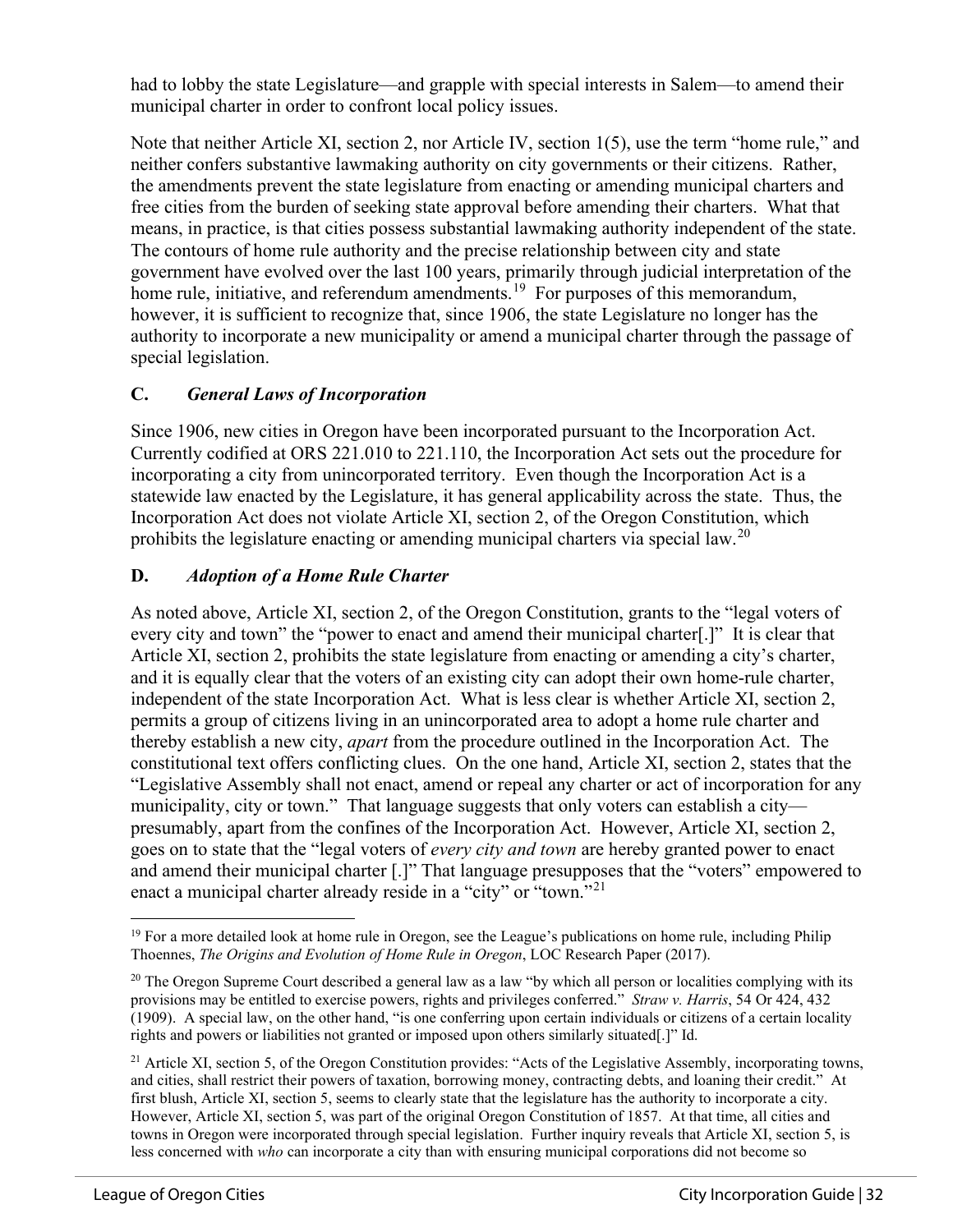No Oregon court has addressed the question whether a group of citizens can adopt a home-rule charter apart from the Incorporation Act and thereby establish a new municipality. The better interpretation is likely that the state legislature retains plenary authority over the means of incorporation, as expressed in the Incorporation Act. The right to adopt a home-rule charter, as guaranteed by Article XI, section 2, then arises *after* the city is duly incorporated. But the matter is not free from doubt.

#### **III. The Form and Function of City Government: Statutory Authority versus Home Rule Authority**

The preceding section outlined procedures for establishing a municipal corporation under Oregon law and raised the question whether a group of citizens could enact a home-rule charter apart from statutory procedures. The answer is not clear. This section assumes that all cities in Oregon are incorporated pursuant to the Incorporation Act. What body of law governs the form and function of a city after the city is incorporated? The answer depends on whether the voters of the city adopt their own charter.

#### **A.** *City Governance Under the Incorporation Act*

The Incorporation Act not only sets out the procedures for incorporating a new city, it also provides a legal basis for the city to function as a city—that is, the legal authority to adopt ordinances, appoint staff, and raise revenue. Put another way, a new city need not adopt a charter to enact municipal legislation, as state law itself provides cities that authority.<sup>22</sup> If a city so chooses, state law can serve as the city's "charter" indefinitely. Cities can, however, adopt their own charters under the Oregon Constitution. Doing so enables city government to select from a wide range of policy choices and prescribe a different form of government, enact procedural rules, and pass municipal legislation.

#### **B.** *City Governance Under a Home Rule Charter*

Rather than relying on state law to prescribe the form and function of its government, a city can adopt a home-rule charter under the Oregon Constitution. As the Oregon Supreme Court recently explained: "Home rule is the authority granted to Oregon's cities by Article XI, section 2, and Article IV, section 1(5), of the Oregon Constitution—adopted by initiative petition in 1906—to regulate to the extent provided in their charters."[23](#page-33-1) As noted above, Article XI, section 2 provides, in part:

"\* \* \* The Legislative Assembly shall not enact, amend or repeal any charter or act of incorporation for any municipality, city or town. The legal voters of every city and town are hereby granted power to enact and amend their municipal charter, subject to the Constitution and criminal laws of the State of Oregon[.]"

Further, Article IV, section 1(5) provides, in part:

indebted as to make them insolvent. *See* Charles Henry Carey, ed., *The Oregon Constitution and Proceedings and Debates of the Constitutional Convention of 1857*, 267-70 (1926).

<span id="page-33-0"></span><sup>22</sup> *See Davidson Baking Co. v. Jenkins*, 216 Or 51, 58-59 (1959) (holding that cities incorporated under the general incorporation statutes need not adopt a charter, as the incorporation act itself grants cities incorporated under the act the power to enact municipal legislation); *State ex rel. Cutlip v. Common Council of City of North Bend*, 171 Or 329 (1943) (same).

<span id="page-33-1"></span><sup>23</sup> *Rogue Valley Sewer Services v. City of Phoenix*, 357 Or 437, 445 (2015).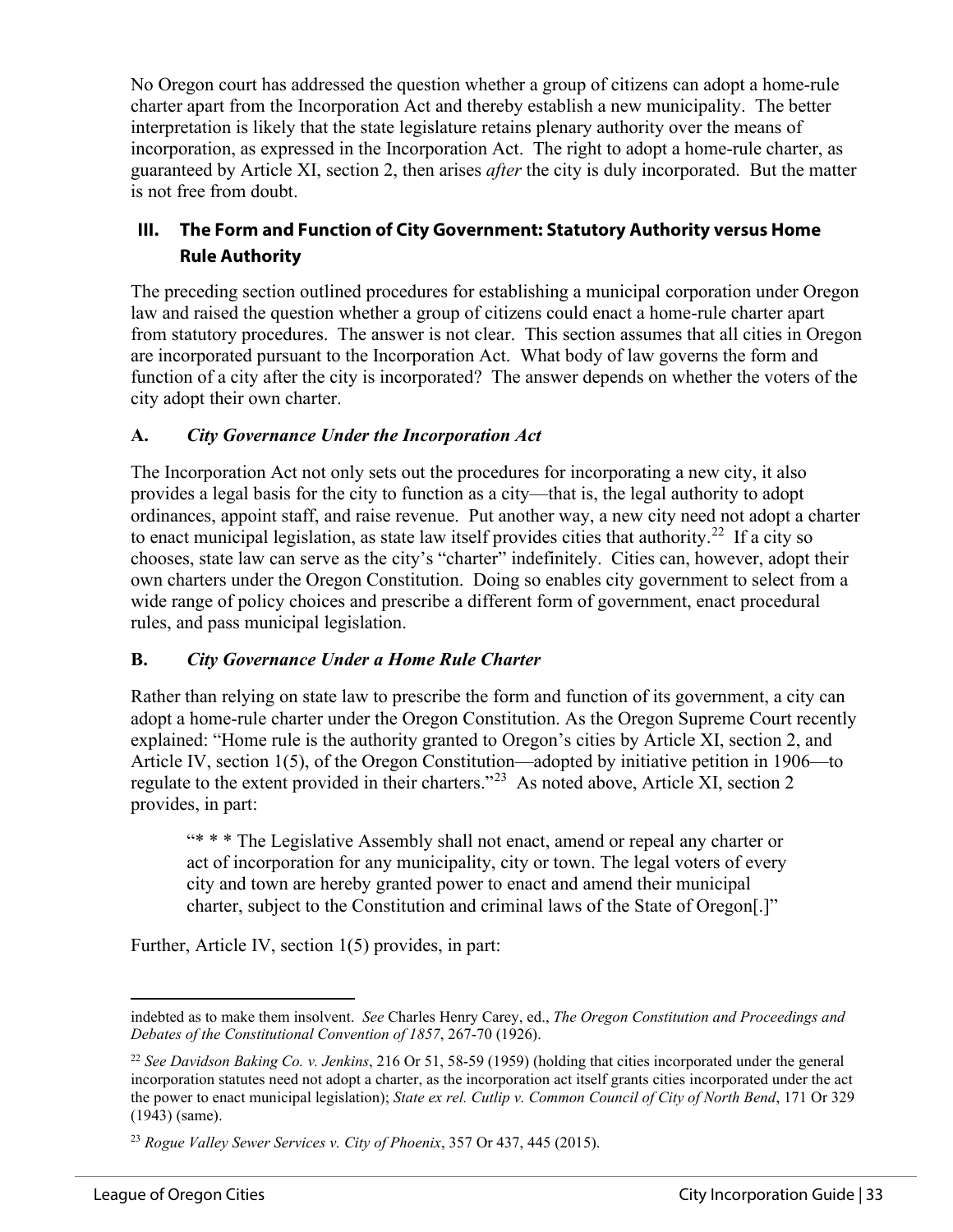"The initiative and referendum powers reserved to the people by this Constitution, are hereby further reserved to the legal voters of municipalities and districts. The manner of exercising said powers shall be prescribed by general laws, except that cities and towns may provide for the manner of exercising the initiative and referendum powers as to their municipal legislation."

Taken together, those constitutional provisions represent a "continuous offer" of "all powers properly belonging to municipal government."<sup>[24](#page-34-0)</sup> To "accept" that constitutional offer, a city can adopt a home rule charter, whereby the city declares that it possesses all powers that the constitutions, statutes, and common law of the United States and Oregon expressly or impliedly grant to city governments.<sup>25</sup> Once a city has adopted a home rule charter, the city is free to prescribe its own form of government, set rules for how its government operates, and adopt municipal legislation. Thus, for example, a city could choose to have a seven-member council, hire a city manager, assess a privilege tax on public utilities, or adopt a ban on public drinking.

Adopting a home rule charter allows a city to adopt a wide range of municipal legislation, provided that such legislation is not expressly or impliedly preempted by state law. To determine whether municipal legislation is valid, the first question is whether such legislation is authorized by the city's charter. If so, the second question is whether the municipal legislation in question contravenes state or federal law. To determine whether municipal legislation contravenes state law, the courts will ask "whether the local rule in truth is incompatible with the legislative policy, either because both cannot operate concurrently or because the legislature meant its law to be exclusive."<sup>[26](#page-34-2)</sup> Not surprisingly, whether state law preempts local law—either expressly or impliedly—is an ongoing area of dispute and is beyond the scope of this memorandum.<sup>[27](#page-34-3)</sup>

#### **IV. Conclusion**

In sum, Oregon statutory law grants the citizens of Oregon the right to incorporate a city under certain conditions. The law also prescribes the process for incorporating a city, and dictates how the new city's government will function. Under the Oregon Constitution, however, cities can adopt their own charters and thereby prescribe their own form of government, procedures procedural rules, and municipal legislation, subject to constitutional and statutory limits.

http://www.orcities.org/Portals/17/Premium/LOC2004ModelCharter%20new%20cover%2011-2011.pdf.

<span id="page-34-0"></span><sup>24</sup> *See LaGrande/Astoria*, 281 at 142.

<span id="page-34-1"></span><sup>&</sup>lt;sup>25</sup> For example, the League's Model City Charter suggests the following provision: "The city has all powers that the constitutions, statutes and common law of the United States and Oregon expressly or impliedly grant or allow the city, as fully as though this charter specifically enumerated each of those powers." *See* League of Oregon Cities, Model Charter for Oregon Cities, chapter 2, section 4 (2004), *available at* 

<span id="page-34-2"></span><sup>26</sup> *LaGrande/Astoria*, 281 Or at 148.

<span id="page-34-3"></span><sup>27</sup> *See, e.g.*, *Thunderbird Mobile Club, LLC v. City of Wilsonville*, 234 Or App 457 (2010); *Gunderson, LLC v. City of Portland*, 352 Or 648 (2012); *Rogue Valley Sewer Services*, 357 Or at 437; *Northwest Natural Gas Co. v. City of Gresham*, 359 Or 309 (2016).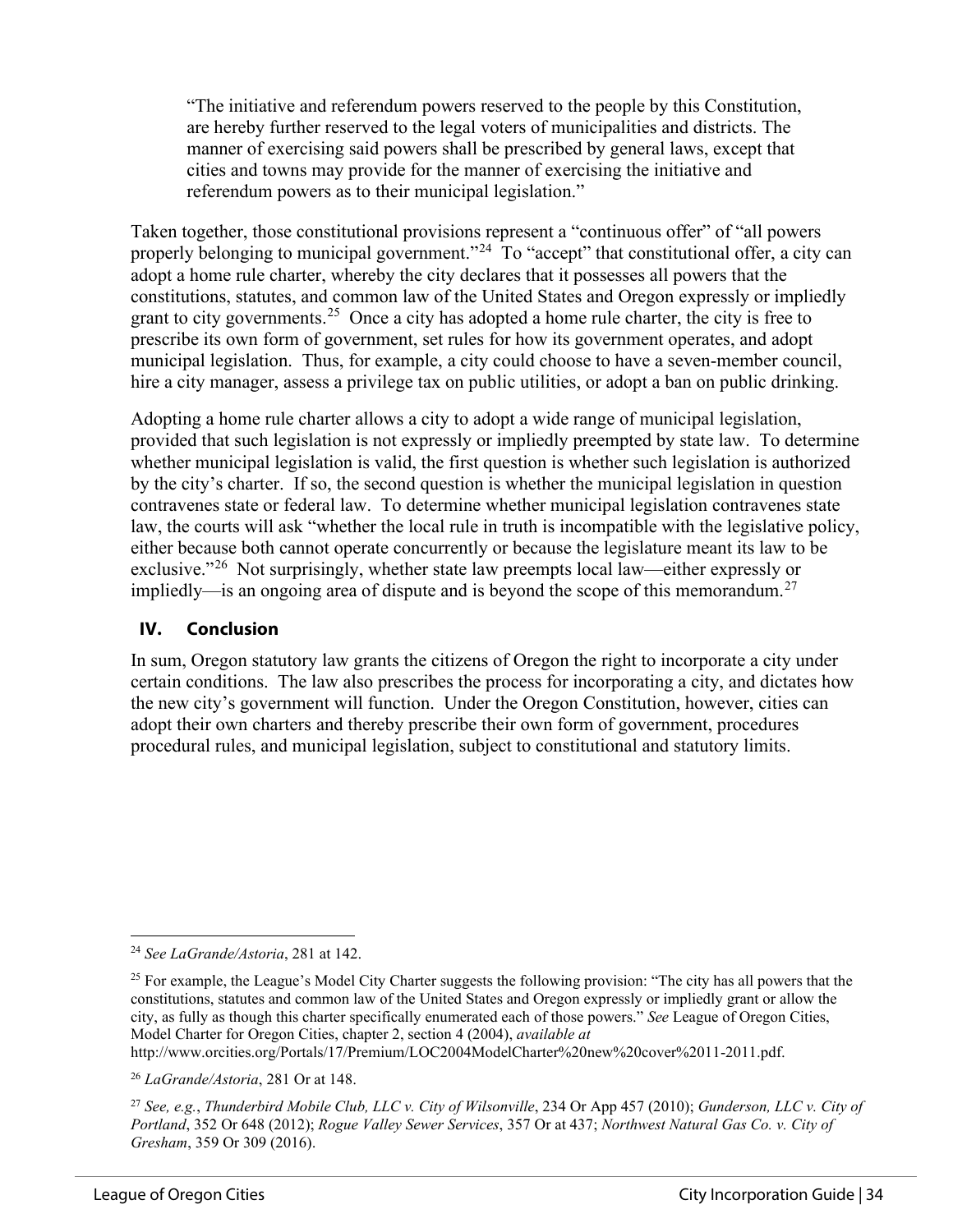# **Appendix C**

## FILING A PETITION FOR INCORPORATION

File the petition forms (using Secretary of State Forms SEL 701 and SEL 702)\* and economic feasibility statement with the county clerk (of county in which proposed city lies, or, if proposed city lies in more than one county, to the clerk of the county in which the largest part of its territory lies) to be authorized for circulation.

#### **Petition Cover Page**

The petition cover page shall contain:

- The name of the proposed city;
- Instructions for circulators and signers;
- A statement that the chief petitioners are legal voters residing within the boundaries of the area proposed for incorporation;
- A statement of the estimated tax base sufficient to support an adequate level of municipal services;
- A statement of the estimate of a tax rate in dollars per thousand of assessed value necessary to raise an amount of revenue equal to the proposed tax base, calculated for the latest tax year for which the assessed value of the proposed city is available;
- A place for the signature, residence address, mailing address (if different), city, state, and zip code of up to three chief petitioners; and
- A map (no larger than 14 by 17 inches in size) indicating the exterior boundaries of the proposed city attached to the cover page.

Completing Secretary of State Form SEL 701 fulfills these requirements. <http://sos.oregon.gov/elections/Documents/SEL701.pdf>

#### **Statement of Economic Feasibility**

The statement of economic feasibility shall contain:

- A description of the services and functions to be performed or provided by the proposed city;
- An analysis of the relationship between those services and functions and other existing or needed government services; and
- Proposed first and third year budgets for the new city demonstrating its economic feasibility.

#### **Signature Pages**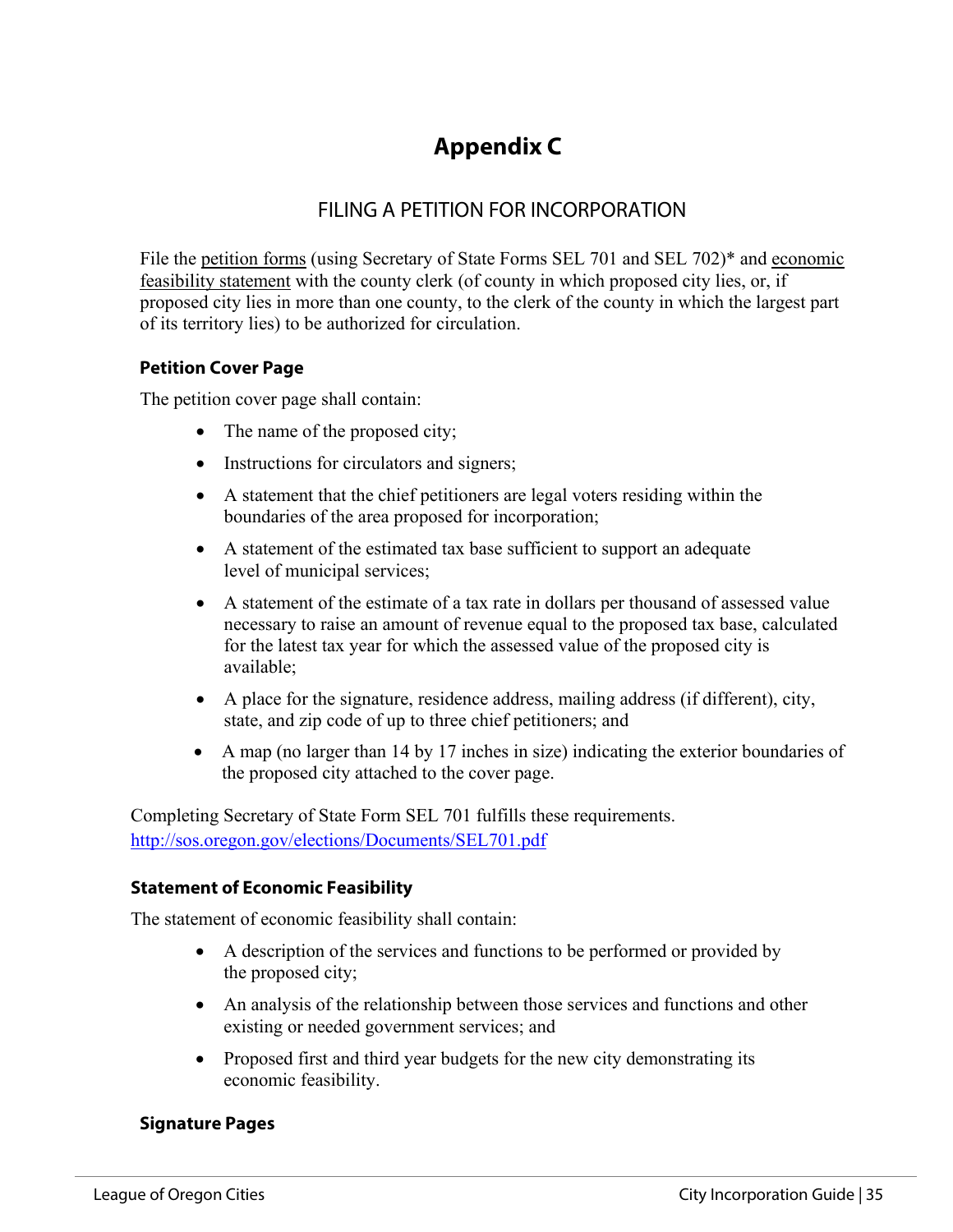Signatures must be gathered within 6 months of initial filing. A full and correct copy of the petition cover page (Form SEL 701) and map shall be attached to every sheet of signatures.

The signature sheet shall contain:

The title "PETITION FOR INCORPORATION OF THE CITY OF  $\cdots$ with the name of the proposed city filled in;

- The sub-title "SIGNATURE SHEET";
- A statement that the undersigned voters of the area proposed to be incorporated petition the county court to form the city named on the petition and described by the map attached to the petition; The signature, printed name, date of signing, residence address, city or post office and zip code for each person who signs the petition;
- Statement of circulator that each person who signed the petition did so in his presence and that circulator believes that each individual is a qualified voter in the area proposed to be incorporated; and
- No more than twenty (20) signatures per page.

Completing Secretary of State Form SEL 702 fulfills these requirements. <http://sos.oregon.gov/elections/Documents/SEL702.pdf>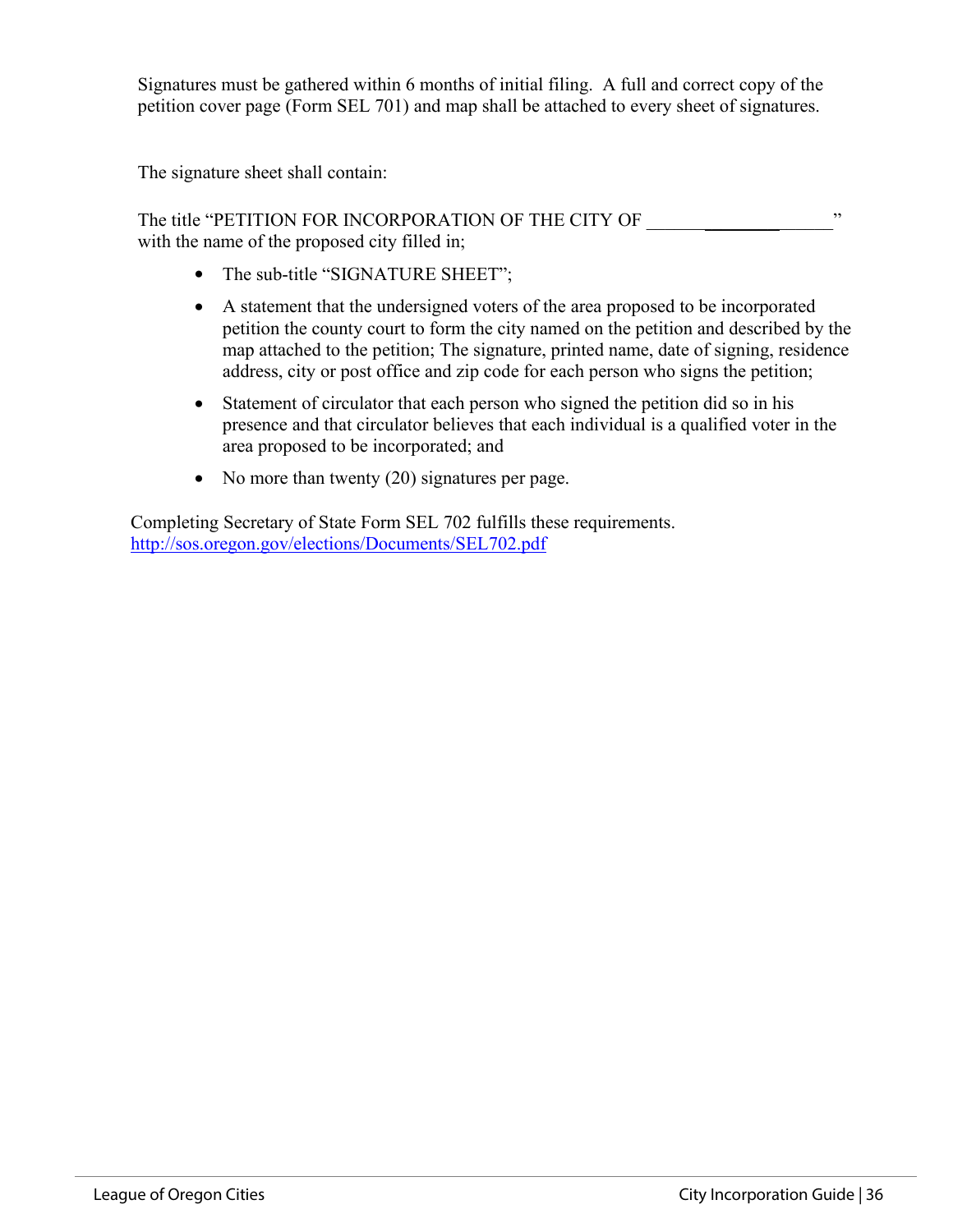# **Appendix D**

## ADDITIONAL REQUIREMENTS

#### **In Lane County**

If the proposed city is within the jurisdiction of Lane County, which has the only remaining local government boundary commission:

• When submitting to clerk for authorization for circulation, the Petition Cover Page (Form SEL 701) shall be accompanied by the economic feasibility analysis required under ORS 199.476. This analysis must be approved by the Lane County Local Government Boundary Commission before the county clerk can authorize the circulation of the petition.

In Lane County, the Signature Sheet shall contain:

- The title "PETITION FOR INCORPORATION OF THE CITY " name of the proposed city filled in;
- The sub-title "SIGNATURE SHEET";
- A statement that the boundary commission has approved the economic feasibility analysis for the area proposed for incorporation, that the analysis is available for inspection at the offices of the commission, and that the commission must review the proposal for incorporation before it is submitted at an election;
- A statement that the undersigned voters of the area proposed to be incorporated petition the county court to form the city named on the petition and described by the map attached to the petition;
- The signature, printed name, date of signing, residence address, city or post office and zip code for each person who signs the petition;
- Statement of circulator that each person who signed the petition did so in his presence and that circulator believes that each individual is a qualified voter in the area proposed to be incorporated; and
- No more than twenty (20) signatures per page.

Completing Secretary of State Form SEL 702a instead of Form 702 fulfills these requirements. <http://sos.oregon.gov/elections/Documents/SEL702a.pdf>